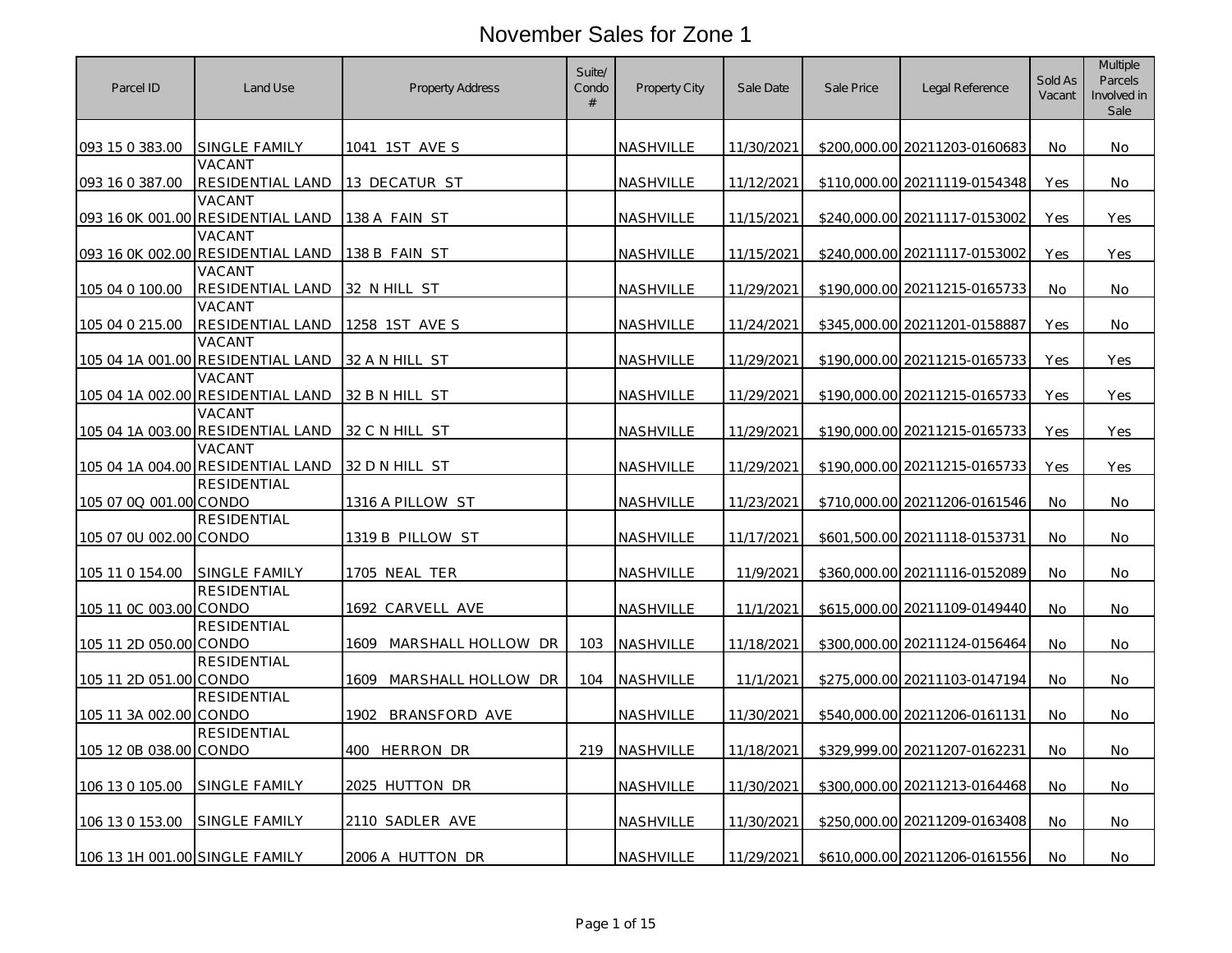| Parcel ID                      | Land Use           | <b>Property Address</b> | Suite/<br>Condo<br># | <b>Property City</b> | Sale Date  | Sale Price | Legal Reference               | Sold As<br>Vacant | Multiple<br><b>Parcels</b><br>Involved in<br>Sale |
|--------------------------------|--------------------|-------------------------|----------------------|----------------------|------------|------------|-------------------------------|-------------------|---------------------------------------------------|
| 106 13 1H 002.00 SINGLE FAMILY |                    | 2006 B HUTTON DR        |                      | NASHVILLE            | 11/19/2021 |            | \$610,000.00 20211201-0158533 | No.               | No.                                               |
| 118 04 0 260.00                | <b>DUPLEX</b>      | 2226 CRUZEN ST          |                      | NASHVILLE            | 11/17/2021 |            | \$475,000.00 20211214-0165203 | No                | No                                                |
| 118 04 0D 001.00 CONDO         | <b>RESIDENTIAL</b> | 2241 A KLINE AVE        |                      | NASHVILLE            | 11/29/2021 |            | \$425,000.00 20211202-0159895 | No                | No                                                |
| 118 07 0B 001.00 CONDO         | <b>RESIDENTIAL</b> | 2706 A GREYSTONE RD     |                      | NASHVILLE            | 11/4/2021  |            | \$900,000.00 20211115-0151817 | No                | No                                                |
| 119 01 0 425.00                | SINGLE FAMILY      | 337 VALERIA ST          |                      | <b>NASHVILLE</b>     | 11/4/2021  |            | \$245,000.00 20211112-0150914 | No                | No                                                |
| 119 01 0 460.00                | SINGLE FAMILY      | 316 PEACHTREE ST        |                      | <b>NASHVILLE</b>     | 11/4/2021  |            | \$285,000.00 20211108-0148783 | No                | No                                                |
| 119 01 0J 002.00 CONDO         | <b>RESIDENTIAL</b> | 222 B PEACHTREE ST      |                      | NASHVILLE            | 11/17/2021 |            | \$585,000.00 20211124-0155974 | No                | No                                                |
| 119 02 0 203.00                | SINGLE FAMILY      | 76 JONELL DR            |                      | NASHVILLE            | 11/16/2021 |            | \$435,000.00 20211119-0154280 | No                | No                                                |
| 119 02 0 230.00                | SINGLE FAMILY      | 2209 SANDRA DR          |                      | NASHVILLE            | 11/5/2021  |            | \$340,000.00 20211109-0149289 | No                | No                                                |
| 119 05 0D 002.00 CONDO         | <b>RESIDENTIAL</b> | 306 B LUTIE ST          |                      | NASHVILLE            | 11/5/2021  |            | \$565,000.00 20211115-0151852 | No                | No                                                |
| 119 06 0 218.00                | SINGLE FAMILY      | 59 JAY ST               |                      | NASHVILLE            | 11/15/2021 |            | \$337,000.00 20211130-0157776 | No                | No                                                |
| 119 06 0 218.00                | SINGLE FAMILY      | 59 JAY ST               |                      | NASHVILLE            | 11/15/2021 |            | \$325,000.00 20211122-0154612 | No                | No                                                |
| 119 06 0 371.00                | SINGLE FAMILY      | 2684 HARTFORD DR        |                      | NASHVILLE            | 11/16/2021 |            | \$508,000,00 20211129-0156684 | No                | No                                                |
| 119 10 0 057.00                | SINGLE FAMILY      | 2713 DRUID DR           |                      | NASHVILLE            | 11/19/2021 |            | \$300,000.00 20211130-0157992 | No                | No                                                |
| 119 10 0 112.00                | SINGLE FAMILY      | 2808 ST EDWARDS DR      |                      | NASHVILLE            | 11/30/2021 |            | \$339,900.00 20211207-0161725 | <b>No</b>         | No.                                               |
| 119 10 0B 037.00 CONDO         | RESIDENTIAL        | THOMPSON LN<br>100 -    | 8                    | NASHVILLE            | 11/9/2021  |            | \$293,500.00 20211117-0153060 | No                | No                                                |
| 119 11 0 037.00                | SINGLE FAMILY      | 2626 MALDEN DR          |                      | NASHVILLE            | 11/5/2021  |            | \$395,000.00 20211112-0151143 | No                | No                                                |
| 119 11 0 124.00                | SINGLE FAMILY      | 58 E THOMPSON LN        |                      | NASHVILLE            | 11/19/2021 |            | \$350,000.00 20211201-0158460 | No.               | No.                                               |
| 119 13 0 007.00                | SINGLE FAMILY      | 2939 HARLIN DR          |                      | NASHVILLE            | 11/1/2021  |            | \$235,000.00 20211110-0150387 | No                | No                                                |
| 119 14 0 068.00                | SINGLE FAMILY      | 260 TIMMONS ST          |                      | NASHVILLE            | 11/10/2021 |            | \$276,500.00 20211112-0150723 | No                | No                                                |
| 119 14 0 267.00                | SINGLE FAMILY      | 210 RADNOR ST           |                      | <b>NASHVILLE</b>     | 11/15/2021 |            | \$450,000.00 20211201-0159357 | No                | No.                                               |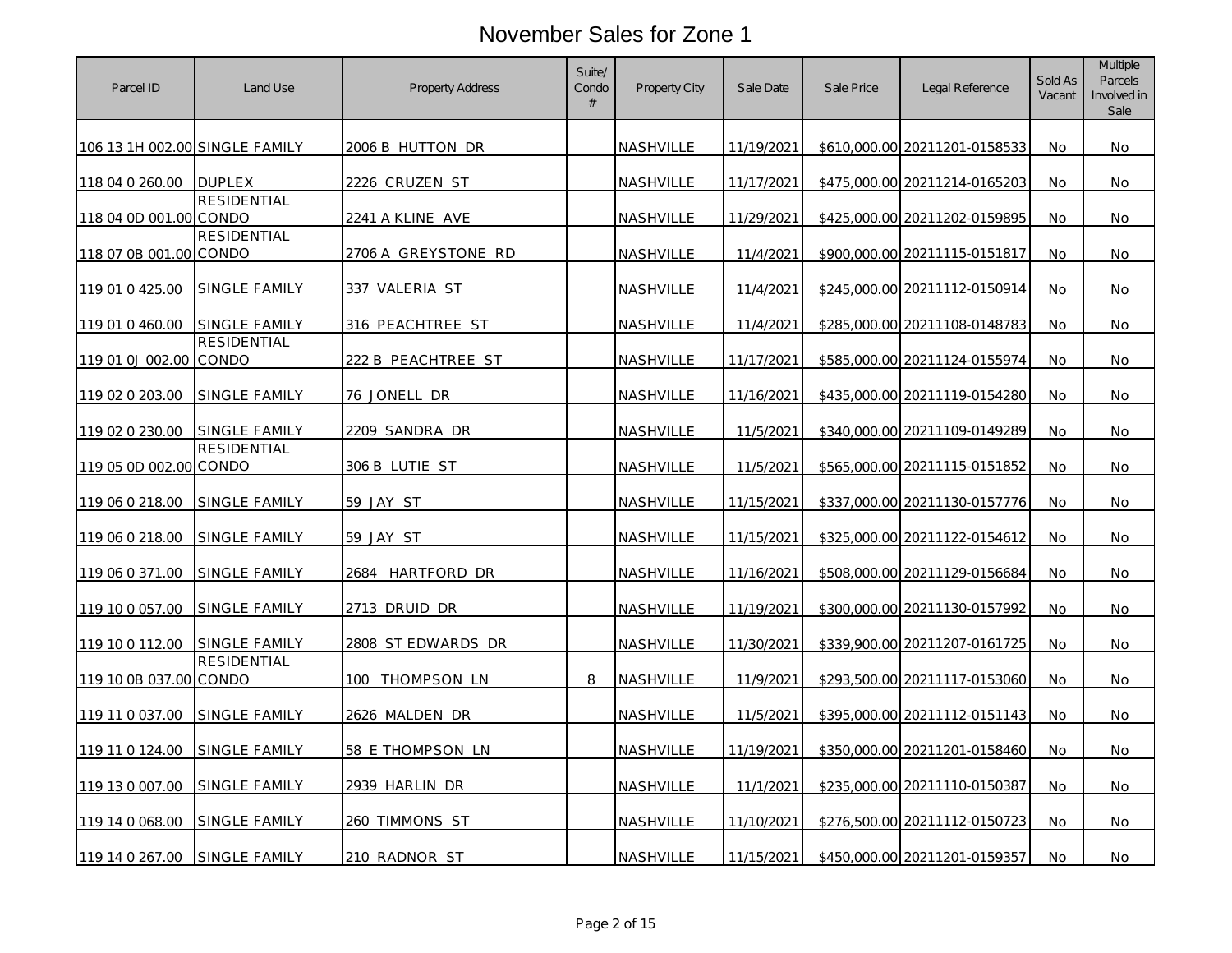| Parcel ID              | Land Use             | Property Address       | Suite/<br>Condo<br># | <b>Property City</b> | Sale Date  | Sale Price | Legal Reference               | Sold As<br>Vacant | Multiple<br><b>Parcels</b><br>Involved in<br>Sale |
|------------------------|----------------------|------------------------|----------------------|----------------------|------------|------------|-------------------------------|-------------------|---------------------------------------------------|
| 119 14 0A 106.00 CONDO | RESIDENTIAL          | 2929 SELENA DR         | 106                  | <b>NASHVILLE</b>     | 11/30/2021 |            | \$146,000.00 20211206-0161190 | <b>No</b>         | No.                                               |
| 132 16 0 020.00        | SINGLE FAMILY        | 4732 TIMBERHILL DR     |                      | NASHVILLE            | 11/5/2021  |            | \$600,000.00 20211118-0153771 | No                | No                                                |
| 133 01 0 024.00        | <b>DUPLEX</b>        | 3219 MEADE AVE         |                      | NASHVILLE            | 11/3/2021  |            | \$275,000.00 20211109-0149290 | No                | No                                                |
| 133 01 0 028.00        | SINGLE FAMILY        | 3106 HARLIN DR         |                      | <b>NASHVILLE</b>     | 11/5/2021  |            | \$339,000.00 20211115-0151685 | No                | No                                                |
| 133 01 0 217.00        | <b>DUPLEX</b>        | 3309 MAYS ST           |                      | NASHVILLE            | 11/30/2021 |            | \$235,000.00 20211203-0160918 | <b>No</b>         | <b>No</b>                                         |
| 133 02 0 111.00        | SINGLE FAMILY        | 306 ANTIOCH PIKE       |                      | NASHVILLE            | 11/29/2021 |            | \$286,000.00 20211202-0159721 | No                | No                                                |
| 133 03 0 163.00        | <b>SINGLE FAMILY</b> | 3314 DUMAS DR          |                      | NASHVILLE            | 11/8/2021  |            | \$469,000.00 20211115-0152023 | <b>No</b>         | No.                                               |
| 133 03 0 173.00        | <b>DUPLEX</b>        | 3314 MARCUS DR         |                      | NASHVILLE            | 11/22/2021 |            | \$425,000.00 20211208-0162494 | No                | No                                                |
| 133 07 0 194.00        | SINGLE FAMILY        | 186 WHEELER AVE        |                      | NASHVILLE            | 11/5/2021  |            | \$329,000.00 20211110-0150134 | No                | No                                                |
| 133 08 0 046.00        | SINGLE FAMILY        | 246 CATHY JO DR        |                      | NASHVILLE            | 11/30/2021 |            | \$375,000.00 20211203-0160778 | No.               | No                                                |
| 133 11 0 109.00        | SINGLE FAMILY        | <u>291 CATHY JO DR</u> |                      | NASHVILLE            | 11/22/2021 |            | \$349,900.00 20211129-0157476 | No.               | No.                                               |
| 133 11 0 117.00        | SINGLE FAMILY        | 300 CATHY JO DR        |                      | NASHVILLE            | 11/10/2021 |            | \$320,000.00 20211118-0153420 | <b>No</b>         | No                                                |
| 133 11 0 162.00        | SINGLE FAMILY        | 3743 VALLEY RIDGE DR   |                      | NASHVILLE            | 11/23/2021 |            | \$349,000.00 20211208-0162869 | No                | No                                                |
| 133 13 0 080.00        | SINGLE FAMILY        | 546 ELAINE DR          |                      | <b>NASHVILLE</b>     | 11/9/2021  |            | \$430,000.00 20211116-0152078 | No                | No.                                               |
| 133 15 0 013.00        | SINGLE FAMILY        | 334 FOXGLOVE DR        |                      | NASHVILLE            | 11/30/2021 |            | \$308,000.00 20211209-0163140 | <b>No</b>         | <b>No</b>                                         |
| 133 16 0A 136.00 CONDO | <b>RESIDENTIAL</b>   | 270 TAMPA DR           |                      | K-13 NASHVILLE       | 11/9/2021  |            | \$90,000.00 20211116-0152121  | No                | No                                                |
| 133 16 0A 156.00 CONDO | RESIDENTIAL          | 270 TAMPA DR           | M-5                  | <b>NASHVILLE</b>     | 11/9/2021  |            | \$90,000.00 20211116-0152219  | No.               | No                                                |
| 134 13 0 008.00        | SINGLE FAMILY        | 277 PARAGON MILLS RD   |                      | NASHVILLE            | 11/15/2021 |            | \$292,300.00 20211122-0155057 | No                | No                                                |
| 134 13 0 042.00        | SINGLE FAMILY        | 286 GARRY DR           |                      | NASHVILLE            | 11/12/2021 |            | \$410,000.00 20211112-0151084 | <b>No</b>         | <b>No</b>                                         |
| 134 13 0 079.00        | SINGLE FAMILY        | 255 EISENHOWER DR      |                      | NASHVILLE            | 11/21/2021 |            | \$327,000.00 20211202-0159818 | <b>No</b>         | No                                                |
| 146 04 0 054.00        | SINGLE FAMILY        | 541 RICHMAR DR         |                      | NASHVILLE            | 11/30/2021 |            | \$400,000.00 20211230-0171648 | No                | No                                                |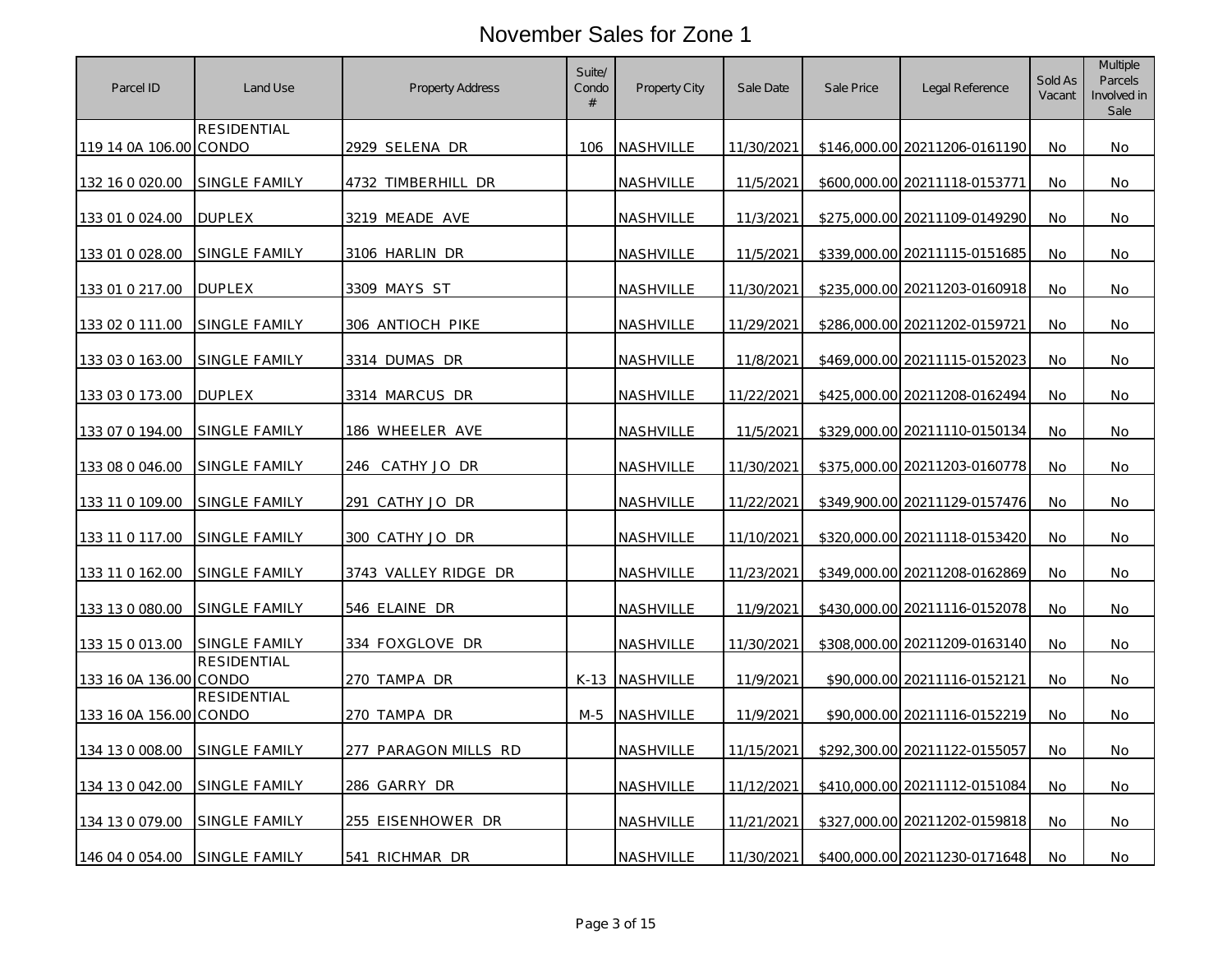| Parcel ID              | Land Use             | Property Address           | Suite/<br>Condo<br># | Property City    | Sale Date  | Sale Price | Legal Reference               | Sold As<br>Vacant | Multiple<br><b>Parcels</b><br>Involved in<br>Sale |
|------------------------|----------------------|----------------------------|----------------------|------------------|------------|------------|-------------------------------|-------------------|---------------------------------------------------|
| 146 04 0 056.00        | <b>SINGLE FAMILY</b> | 4705 RICHMAR CT            |                      | NASHVILLE        | 11/8/2021  |            | \$665,000.00 20211117-0153095 | No.               | No                                                |
| 146 07 0 091.00        | SINGLE FAMILY        | 4952 STILLWOOD DR          |                      | NASHVILLE        | 11/23/2021 |            | \$644,000.00 20211201-0158731 | No.               | No                                                |
| 146 08 0 134.00        | SINGLE FAMILY        | <u>4913 TIMBERHIL</u> L DR |                      | NASHVILLE        | 11/5/2021  |            | \$502,800.00 20211110-0150482 | No                | No                                                |
| 146 08 0 149.00        | SINGLE FAMILY        | 328 FIELDCREST DR          |                      | NASHVILLE        | 11/29/2021 |            | \$725,000.00 20211102-0146461 | No                | No                                                |
| 146 15 0 025.00        | SINGLE FAMILY        | 5116 REGENT DR             |                      | NASHVILLE        | 11/19/2021 |            | \$740,000.00 20211129-0157207 | No                | No                                                |
| 146 16 0 184.00        | <b>SINGLE FAMILY</b> | 5204 TROUSDALE DR          |                      | NASHVILLE        | 11/23/2021 |            | \$565,000.00 20211129-0156988 | No                | No                                                |
| 147 01 0 125.00        | SINGLE FAMILY        | 346 BINKLEY DR             |                      | NASHVILLE        | 11/9/2021  |            | \$492,000.00 20211117-0153374 | No.               | No                                                |
| 147 01 0 160.00        | SINGLE FAMILY        | 4722 W LONGDALE DR         |                      | NASHVILLE        | 11/4/2021  |            | \$409,900.00 20211115-0151559 | No                | No                                                |
| 147 01 0 221.00        | <b>SINGLE FAMILY</b> | 310 GAYWOOD DR             |                      | NASHVILLE        | 11/23/2021 |            | \$620,000.00 20211201-0158929 | No                | No                                                |
| 147 02 0B 027.00 CONDO | <b>RESIDENTIAL</b>   | 550 HARDING PL             |                      | B-107 NASHVILLE  | 11/30/2021 |            | \$109,110.00 20211202-0160137 | No.               | No.                                               |
| 147 05 0 067.00        | SINGLE FAMILY        | 4807 ARDEN DR              |                      | <u>NASHVILLE</u> | 11/30/2021 |            | \$520,000.00 20211202-0159807 | No.               | No.                                               |
| 147 06 0 132.00        | SINGLE FAMILY        | 208 BLACKMAN RD            |                      | NASHVILLE        | 11/4/2021  |            | \$325,000.00 20211124-0155930 | <b>No</b>         | No                                                |
| 147 06 0 212.00        | SINGLE FAMILY        | 5021 SUTER DR              |                      | NASHVILLE        | 11/12/2021 |            | \$415,000.00 20211201-0158310 | No                | No                                                |
| 147 08 0 107.00        | <b>SINGLE FAMILY</b> | 4856 TORBAY DR             |                      | <u>NASHVILLE</u> | 11/4/2021  |            | \$412,500.00 20211112-0150757 | No                | No                                                |
| 147 08 0 164.00        | <b>DUPLEX</b>        | 3817 FAULKNER DR           |                      | NASHVILLE        | 11/1/2021  |            | \$252,450.00 20211105-0148443 | No                | No                                                |
| 147 10 0 016.00        | <b>SINGLE FAMILY</b> | 5045 SUTER DR              |                      | NASHVILLE        | 11/22/2021 |            | \$440,000.00 20211124-0156590 | No                | No                                                |
| 147 10 0 031.00        | SINGLE FAMILY        | 5026 SUTER DR              |                      | NASHVILLE        | 11/19/2021 |            | \$385,000.00 20211124-0156466 | No                | No                                                |
| 147 10 0 033.00        | SINGLE FAMILY        | 5030 SUTER DR              |                      | NASHVILLE        | 11/19/2021 |            | \$357,000.00 20211206-0161329 | No                | No                                                |
| 147 10 0 052.00        | SINGLE FAMILY        | 5007 W DURRETT DR          |                      | NASHVILLE        | 11/11/2021 |            | \$360,800.00 20220113-0005302 | No                | No                                                |
| 147 10 0 056.00        | SINGLE FAMILY        | 5029 EDMONDSON PIKE        |                      | NASHVILLE        | 11/30/2021 |            | \$365,000.00 20211201-0158714 | No                | No                                                |
| 147 10 0 073.00        | <b>SINGLE FAMILY</b> | 5047 EDMONDSON PIKE        |                      | NASHVILLE        | 11/18/2021 |            | \$405,000.00 20211119-0154070 | No                | No                                                |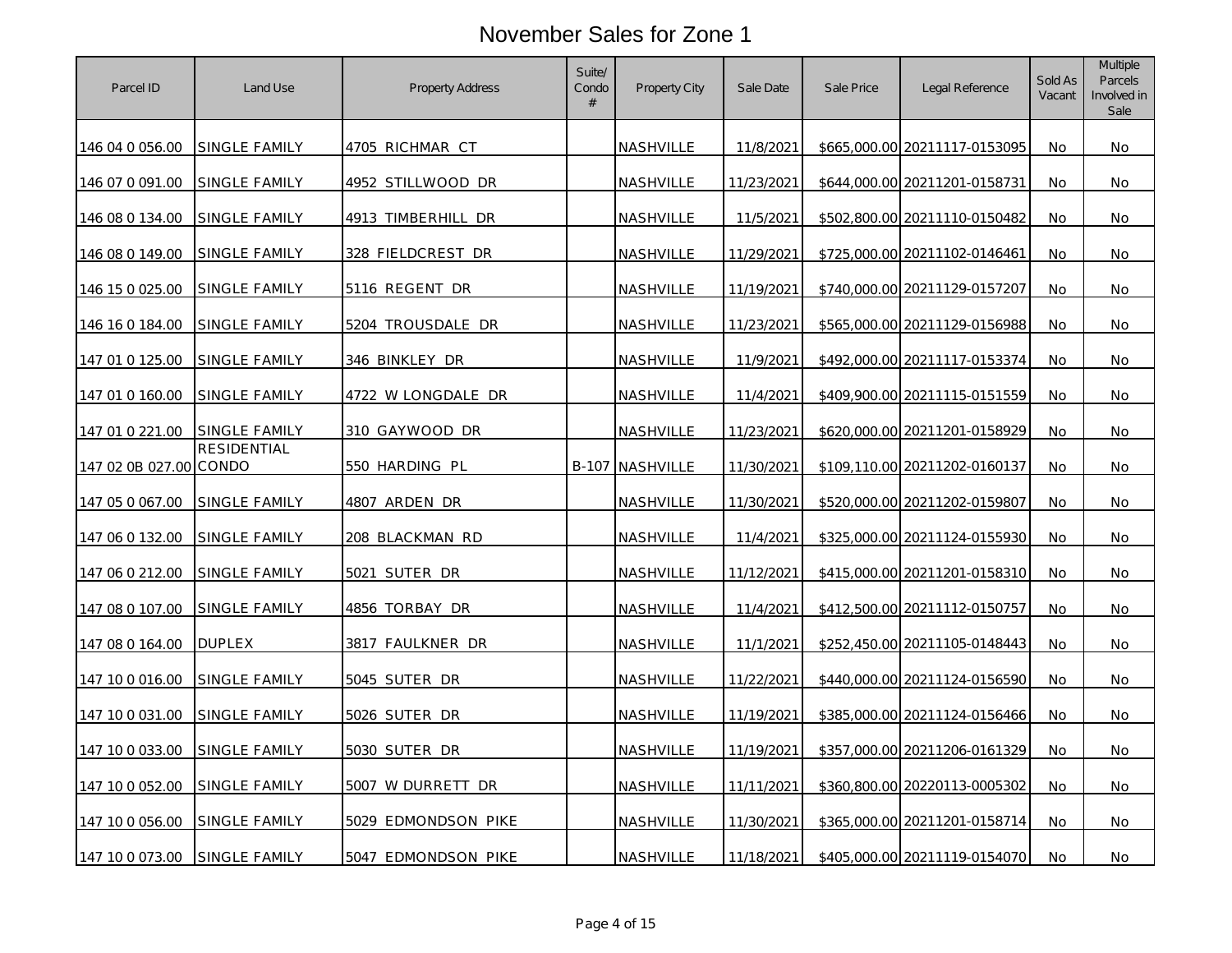| Parcel ID                      | Land Use                                    | Property Address        | Suite/<br>Condo<br># | <b>Property City</b> | Sale Date  | Sale Price | Legal Reference                            | Sold As<br>Vacant | <b>Multiple</b><br><b>Parcels</b><br>Involved in<br>Sale |
|--------------------------------|---------------------------------------------|-------------------------|----------------------|----------------------|------------|------------|--------------------------------------------|-------------------|----------------------------------------------------------|
| 147 10 0 085.00                | <b>DUPLEX</b>                               | 5119 A BRIARWOOD DR     |                      | <b>NASHVILLE</b>     | 11/23/2021 |            | \$394,900.00 20211129-0157008              | No.               | No                                                       |
| 147 10 0 171.00                | SINGLE FAMILY                               | 692 BREWER DR           |                      | NASHVILLE            | 11/5/2021  |            | \$345,000.00 20211115-0151813              | No                | No                                                       |
| 147 10 0 184.00                | SINGLE FAMILY                               | 516 BONERWOOD DR        |                      | <u>NASHVILLE</u>     | 11/5/2021  |            | \$395,000.00 20211108-0148771              | No.               | No.                                                      |
| 147 11 0A 104.00 CONDO         | RESIDENTIAL                                 | 104 NORTHCREST CT       |                      | NASHVILLE            | 11/30/2021 |            | \$185,000.00 20211206-0161264              | <b>No</b>         | No                                                       |
| 147 11 0A 109.00 CONDO         | <b>RESIDENTIAL</b>                          | 109 NORTHCREST CT       |                      | <b>NASHVILLE</b>     | 11/5/2021  |            | \$224,900.00 20211115-0151726              | No                | No                                                       |
| 147 14 0 017.00                | SINGLE FAMILY                               | 5114 GREENTREE DR       |                      | NASHVILLE            | 11/10/2021 |            | \$337,500.00 20211117-0153221              | No                | No                                                       |
| 147 15 0 145.00                | SINGLE FAMILY                               | 539 HIGHCREST DR        |                      | NASHVILLE            | 11/5/2021  |            | \$530,000.00 20211115-0151408              | No                | No                                                       |
| 147 16 0 187.00                | SINGLE FAMILY                               | 5000 MADELINE DR        |                      | <u>NASHVILLE</u>     | 11/2/2021  |            | \$315,000.00 20211109-0149344              | No                | No                                                       |
| 148 01 0 131.00                | SINGLE FAMILY                               | 252 WALLACE RD          |                      | NASHVILLE            | 11/3/2021  |            | \$340,000.00 20211112-0150872              | No                | No                                                       |
| 148 05 0 139.00                | SINGLE FAMILY                               | 355 DADE DR             |                      | NASHVILLE            | 11/3/2021  |            | \$295,000.00 20211105-0148222              | No                | No.                                                      |
| 148 05 0 145.00                | SINGLE FAMILY                               | 335 DADE DR             |                      | NASHVILLE            | 11/30/2021 |            | \$470,000.00 20211203-0160198              | No                | No                                                       |
|                                | VACANT<br>148 05 0J 001.00 RESIDENTIAL LAND | DADE DR<br>357          |                      | NASHVILLE            | 11/3/2021  |            | \$295,000.00 20211105-0148222              | No                | Yes                                                      |
| 148 05 0J 002.00 SINGLE FAMILY |                                             | 355<br>DADE DR          |                      | NASHVILLE            | 11/3/2021  |            | \$295,000.00 20211105-0148222              | No                | Yes                                                      |
| 148 13 0 220.00                | SINGLE FAMILY                               | 4021 CREEKSIDE DR       |                      | NASHVILLE            | 11/5/2021  |            | \$376,100.00 20211116-0152337              | No                | No                                                       |
| 148 14 0 067.00                | SINGLE FAMILY                               | 147 ANTON DR            |                      | <b>NASHVILLE</b>     | 11/18/2021 |            | \$349,900.00 20211129-0157203              | No                | No                                                       |
| 160 00 0 024.00                | SINGLE FAMILY                               | 749 HILL RD             |                      | <b>BRENTWOOD</b>     |            |            | 11/10/2021 \$1,700,000.00 20211117-0153139 | No                | No                                                       |
| 160 07 0 021.00                | SINGLE FAMILY                               | 601 BAXTER LN           |                      | <b>NASHVILLE</b>     |            |            | 11/30/2021 \$1.499.000.00 20211202-0160072 | No                | No                                                       |
| 160 14 0B 141.00 CONDO         | <b>RESIDENTIAL</b>                          | 5845 BRENTWOOD TRCE     |                      | <b>BRENTWOOD</b>     | 11/23/2021 |            | \$275,000.00 20211201-0158358              | No                | No                                                       |
| 160 14 0D 016.00 CONDO         | <b>RESIDENTIAL</b>                          | 5730 STONE BROOK DR     |                      | <b>BRENTWOOD</b>     | 11/24/2021 |            | \$295,000.00 20211206-0161327              | No                | No                                                       |
| 160 16 0B 062.00 SINGLE FAMILY |                                             | 200 WATAUGA PL          |                      | <b>BRENTWOOD</b>     | 11/2/2021  |            | \$720,000.00 20211110-0149874              | No.               | No.                                                      |
| 160 16 0B 082.00 SINGLE FAMILY |                                             | 6115 BRENTWOOD CHASE DR |                      | <b>BRENTWOOD</b>     | 11/3/2021  |            | \$610,000.00 20211110-0149865              | No                | No                                                       |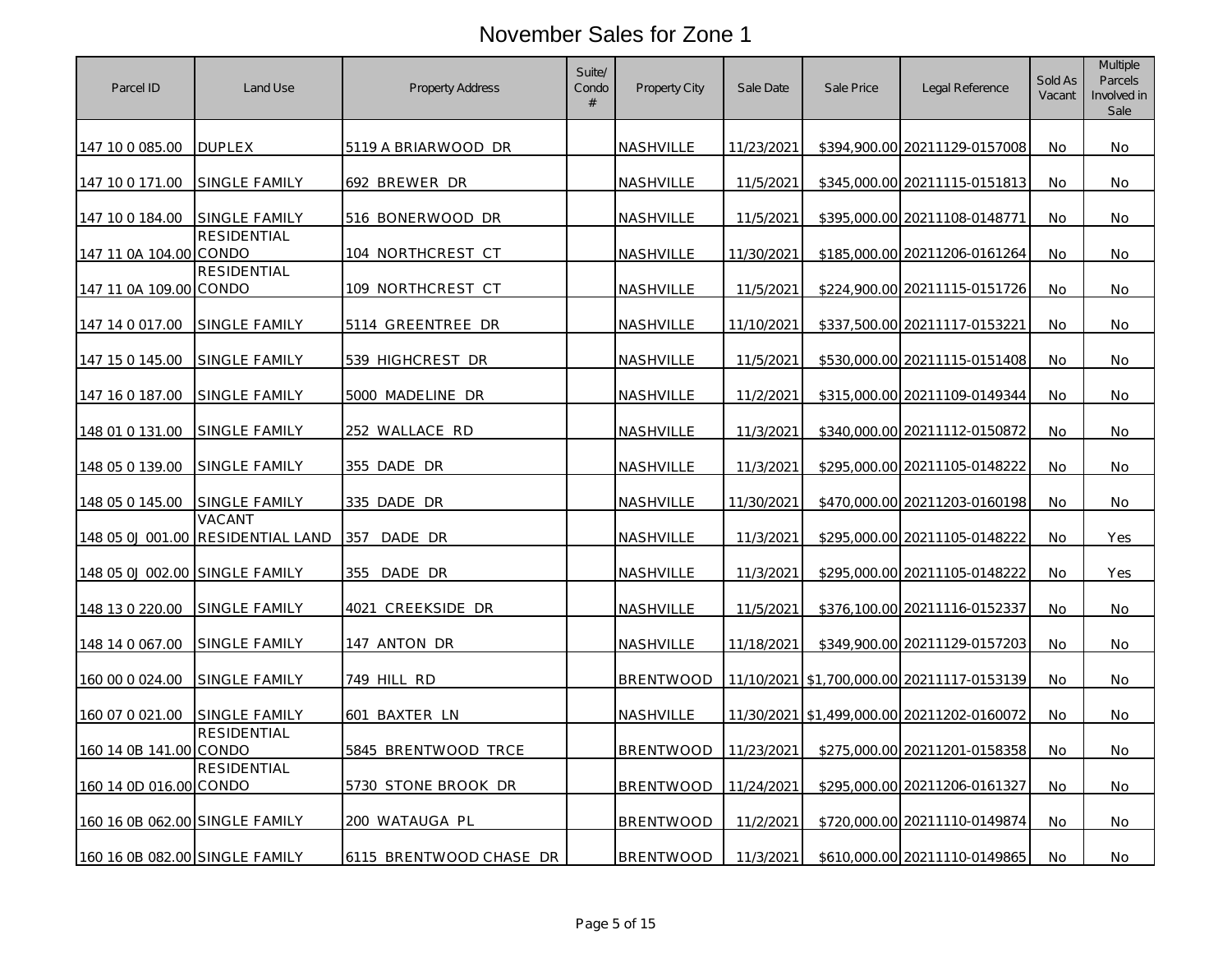| Parcel ID                      | Land Use                   | Property Address                     | Suite/<br>Condo<br># | <b>Property City</b> | Sale Date  | Sale Price | Legal Reference               | Sold As<br>Vacant | Multiple<br><b>Parcels</b><br>Involved in<br>Sale |
|--------------------------------|----------------------------|--------------------------------------|----------------------|----------------------|------------|------------|-------------------------------|-------------------|---------------------------------------------------|
| 161 02 0 183.00                | SINGLE FAMILY              | 5005 ASHLEY DR                       |                      | NASHVILLE            | 11/18/2021 |            | \$355,000.00 20211122-0154609 | No.               | Yes                                               |
| 161 02 0 184.00                | VACANT<br>RESIDENTIAL LAND | 0 ASHLEY DR                          |                      | <b>NASHVILLE</b>     | 11/18/2021 |            | \$355,000.00 20211122-0154609 | No                | Yes                                               |
| 161 04 0 133.00                | SINGLE FAMILY              | 386 TUSCULUM RD                      |                      | NASHVILLE            | 11/16/2021 |            | \$249,000.00 20211124-0155829 | No                | No                                                |
| 161 06 0A 127.00 CONDO         | <b>RESIDENTIAL</b>         | 1420 BEECH GROVE WAY                 |                      | NASHVILLE            | 11/12/2021 |            | \$399,900.00 20211123-0155692 | No                | No                                                |
| 161 08 0 046.00                | SINGLE FAMILY              | 380 BREWER DR                        |                      | NASHVILLE            | 11/17/2021 |            | \$295,000,00 20211123-0155527 | No.               | <b>No</b>                                         |
| 161 09 0 085.00                | ZERO LOT LINE              | 5733 BRENTWOOD MEADOWS<br><b>CIR</b> |                      | <b>BRENTWOOD</b>     | 11/10/2021 |            | \$310,500.00 20211116-0152404 | No                | No                                                |
| 161 10 0 042.00                | SINGLE FAMILY              | 595 HUNTINGTON PKWY                  |                      | NASHVILLE            | 11/18/2021 |            | \$390,000.00 20211129-0157038 | No                | No.                                               |
| 161 10 0A 018.00 SINGLE FAMILY |                            | 5440 VILLAGE WAY                     |                      | NASHVILLE            | 11/8/2021  |            | \$360,000.00 20211116-0152627 | No                | No                                                |
| 161 10 0A 021.00 SINGLE FAMILY |                            | 5428 VILLAGE WAY                     |                      | NASHVILLE            | 11/2/2021  |            | \$300,000.00 20211210-0164268 | No                | No.                                               |
| 161 10 0A 047.00 SINGLE FAMILY |                            | 5312 VILLAGE WAY                     |                      | <b>NASHVILLE</b>     | 11/30/2021 |            | \$375,000.00 20211203-0160750 | No                | No                                                |
| 161 10 0A 116.00 SINGLE FAMILY |                            | 5353 HUNTERS RDG                     |                      | NASHVILLE            | 11/12/2021 |            | \$365,000.00 20211129-0157466 | No                | No                                                |
| 161 10 0A 123.00 SINGLE FAMILY |                            | 5325 HUNTERS RDG                     |                      | NASHVILLE            | 11/12/2021 |            | \$414,000.00 20211124-0155943 | No                | No                                                |
| 161 10 0A 186.00 SINGLE FAMILY |                            | 5033 ENGLISH VILLAGE DR              |                      | NASHVILLE            | 11/2/2021  |            | \$390,000.00 20211105-0148382 | No                | No                                                |
| 161 10 0B 028.00 SINGLE FAMILY |                            | 609 VILLAGE TRACE CT                 |                      | NASHVILLE            | 11/18/2021 |            | \$455,000.00 20211129-0157075 | <b>No</b>         | No.                                               |
| 161 10 0B 150.00 SINGLE FAMILY |                            | 5257 VILLAGE TRCE                    |                      | <b>NASHVILLE</b>     | 11/4/2021  |            | \$410,000.00 20211116-0152568 | No                | No                                                |
| 161 10 0B 183.00 SINGLE FAMILY |                            | 4716 CHEPSTOW DR                     |                      | NASHVILLE            | 11/17/2021 |            | \$412,000.00 20211119-0154052 | No                | No                                                |
| 161 11 0 074.00                | SINGLE FAMILY              | 548 TOBYLYNN DR                      |                      | NASHVILLE            | 11/15/2021 |            | \$380,000.00 20211122-0154914 | No                | No                                                |
| 161 11 0A 016.00 CONDO         | RESIDENTIAL                | 358 HUNTINGTON RIDGE DR              |                      | NASHVILLE            | 11/23/2021 |            | \$252,000.00 20211206-0161163 | No                | No                                                |
| 161 11 0A 148.00 CONDO         | <b>RESIDENTIAL</b>         | 525 HUNTINGTON RIDGE DR              | 148                  | NASHVILLE            | 11/19/2021 |            | \$345,000.00 20211124-0155895 | No                | No                                                |
| 161 11 0A 162.00 CONDO         | <b>RESIDENTIAL</b>         | 313 HUNTINGTON RIDGE DR              |                      | NASHVILLE            | 11/30/2021 |            | \$250,000.00 20211203-0160649 | No.               | No.                                               |
| 161 13 0B 430.00 CONDO         | <b>RESIDENTIAL</b>         | 430 LAZY CREEK LN                    |                      | NASHVILLE            | 11/17/2021 |            | \$450,000.00 20211124-0156107 | No                | No                                                |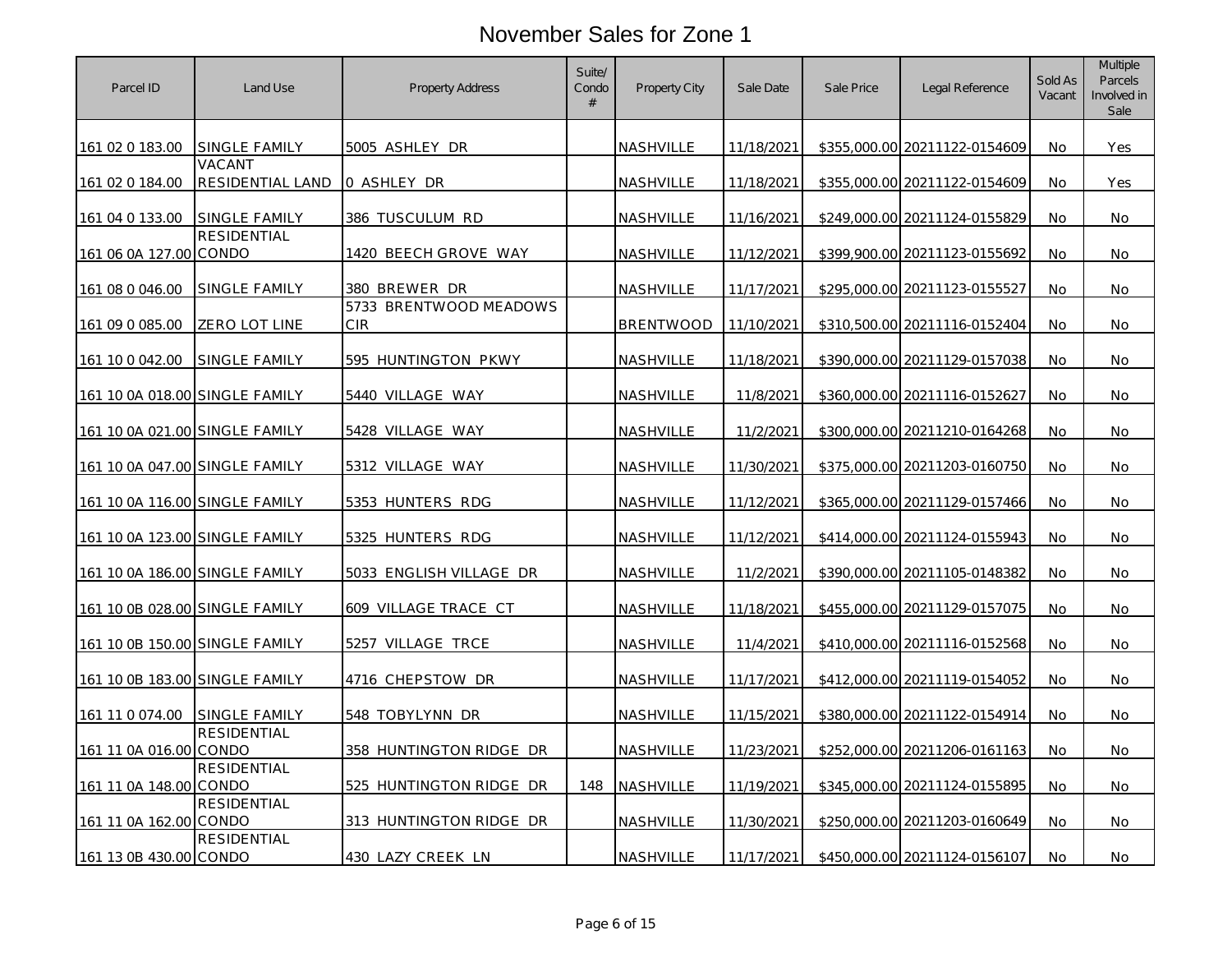| Parcel ID                      | Land Use             | <b>Property Address</b> | Suite/<br>Condo<br># | <b>Property City</b> | Sale Date  | Sale Price | Legal Reference               | Sold As<br>Vacant | <b>Multiple</b><br><b>Parcels</b><br>Involved in<br>Sale |
|--------------------------------|----------------------|-------------------------|----------------------|----------------------|------------|------------|-------------------------------|-------------------|----------------------------------------------------------|
| 161 16 0A 090.00 CONDO         | RESIDENTIAL          | 309 SHADOW GLEN DR      |                      | <b>NASHVILLE</b>     | 11/8/2021  |            | \$276,000.00 20211115-0151587 | No.               | No.                                                      |
|                                | <b>RESIDENTIAL</b>   |                         |                      |                      |            |            |                               |                   |                                                          |
| 161 16 0A 093.00 CONDO         |                      | 315 SHADOW GLEN DR      |                      | NASHVILLE            | 11/19/2021 |            | \$277,500.00 20211123-0155403 | No                | No                                                       |
| 161 16 0A 097.00 CONDO         | <b>RESIDENTIAL</b>   | 323 SHADOW GLEN DR      |                      | NASHVILLE            | 11/6/2021  |            | \$268,700.00 20211112-0151129 | No.               | No.                                                      |
| 161 16 0A 144.00 CONDO         | <b>RESIDENTIAL</b>   | 504 SHADOW GLEN DR      |                      | NASHVILLE            | 11/8/2021  |            | \$265,000.00 20211115-0151788 | <b>No</b>         | No                                                       |
| 162 01 0A 041.00 CONDO         | <b>RESIDENTIAL</b>   | 500 HICKORY GLADE DR    |                      | <b>ANTIOCH</b>       | 11/24/2021 |            | \$198,000.00 20211202-0159631 | No.               | No.                                                      |
|                                | <b>RESIDENTIAL</b>   |                         |                      |                      |            |            |                               |                   |                                                          |
| 162 01 0B 032.00 CONDO         |                      | 435 CLAIRCREST DR       |                      | <b>ANTIOCH</b>       | 11/18/2021 |            | \$207,400.00 20211124-0156440 | No                | No                                                       |
| 162 01 0E 012.00 SINGLE FAMILY |                      | <u>523 PARK CT</u>      |                      | NASHVILLE            | 11/3/2021  |            | \$95,000.00 20211229-0171247  | No.               | No.                                                      |
| 162 02 0 002.00                | SINGLE FAMILY        | 192 TUSCULUM RD         |                      | <b>ANTIOCH</b>       | 11/2/2021  |            | \$285,000.00 20211124-0156548 | <b>No</b>         | No.                                                      |
| 162 02 0 032.00                | SINGLE FAMILY        | 5004 OLIVIA DR          |                      | <b>ANTIOCH</b>       | 11/19/2021 |            | \$380,000,00 20211201-0158327 | No.               | <b>No</b>                                                |
| 162 02 0 071.00                | SINGLE FAMILY        | 190 BRENDA LN           |                      | ANTIOCH              | 11/10/2021 |            | \$215,000.00 20211118-0153404 | No                | No.                                                      |
| 162 02 0 139.00                | SINGLE FAMILY        | 4018 DARLENE DR         |                      | <b>ANTIOCH</b>       | 11/12/2021 |            | \$365,000.00 20211118-0153790 | No.               | No.                                                      |
| 162 02 0A 019.00 SINGLE FAMILY |                      | 5013 LUKER LN           |                      | <b>ANTIOCH</b>       | 11/12/2021 |            | \$310,000.00 20211118-0153798 | <b>No</b>         | No                                                       |
|                                |                      |                         |                      |                      |            |            |                               |                   |                                                          |
| 162 02 0A 040.00 SINGLE FAMILY |                      | 613 HAYS BLACKMAN LOOP  |                      | <b>ANTIOCH</b>       | 11/29/2021 |            | \$325,000.00 20211202-0159873 | No                | No                                                       |
| 162 03 0 014.00                | <b>SINGLE FAMILY</b> | 4945 CIMARRON WAY       |                      | <b>ANTIOCH</b>       | 11/12/2021 |            | \$279,000.00 20211210-0164320 | <b>No</b>         | No.                                                      |
| 162 03 0 133.00                | SINGLE FAMILY        | 336 BART DR             |                      | ANTIOCH              | 11/23/2021 |            | \$295,000.00 20211201-0158658 | No                | No                                                       |
| 162 03 0 292.00                | SINGLE FAMILY        | 525 TUSCARORA DR        |                      | ANTIOCH              | 11/18/2021 |            | \$250,000.00 20211124-0156497 | No.               | No.                                                      |
| 162 05 0 005.00                | SINGLE FAMILY        | 366 OCALA DR            |                      | NASHVILLE            | 11/17/2021 |            | \$337,000.00 20211124-0156425 | No                | No                                                       |
| 162 05 0 077.00                | <b>DUPLEX</b>        | 5325 TOWNES CT          |                      | NASHVILLE            | 11/4/2021  |            | \$300,000.00 20211110-0150070 | No.               | No.                                                      |
| 162 06 0 207.00                | <b>DUPLEX</b>        | 257 OCALA DR            |                      | NASHVILLE            | 11/29/2021 |            | \$250,000.00 20211201-0159315 | <b>No</b>         | No                                                       |
| 162 06 0 295.00                | SINGLE FAMILY        | 173 OCALA DR            |                      | NASHVILLE            | 11/4/2021  |            | \$335,300.00 20211115-0151623 | No.               | No.                                                      |
|                                |                      |                         |                      |                      |            |            |                               |                   |                                                          |
| 162 06 0 337.00                | SINGLE FAMILY        | 161 DELVIN DR           |                      | <b>ANTIOCH</b>       | 11/9/2021  |            | \$332,900.00 20211119-0154083 | No                | No                                                       |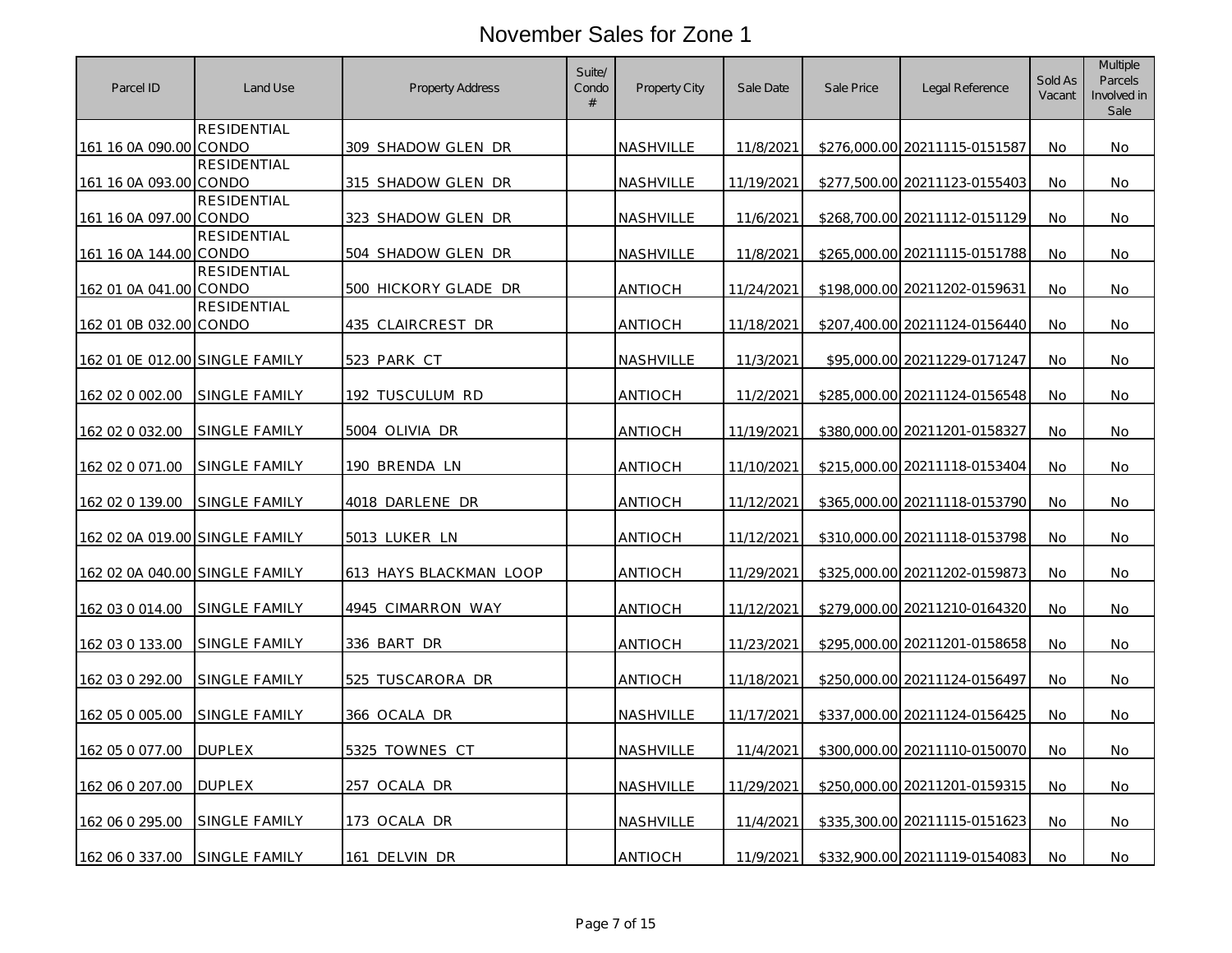| Parcel ID                      | Land Use                    | Property Address                           | Suite/<br>Condo<br># | <b>Property City</b> | Sale Date  | Sale Price | Legal Reference               | Sold As<br>Vacant | <b>Multiple</b><br><b>Parcels</b><br>Involved in<br>Sale |
|--------------------------------|-----------------------------|--------------------------------------------|----------------------|----------------------|------------|------------|-------------------------------|-------------------|----------------------------------------------------------|
| 162 07 0 021.00                | <b>SINGLE FAMILY</b>        | 75 BENZING RD                              |                      | antioch              | 11/22/2021 |            | \$348,000.00 20211129-0157329 | No.               | No.                                                      |
| 162 07 0 051.00                | SINGLE FAMILY               | 133 SHIHMEN CT                             |                      | <b>ANTIOCH</b>       | 11/22/2021 |            | \$350,000.00 20211201-0158514 | No.               | No                                                       |
| 162 07 0 217.00                | VACANT<br>RESIDENTIAL LAND  | 721 YOEST CIR                              |                      | antioch              | 11/22/2021 |            | \$60,000.00 20211124-0156576  | Yes               | No                                                       |
| 162 09 0 147.00                | ZERO LOT LINE               | 515 CEDAR DR                               |                      | NASHVILLE            | 11/30/2021 |            | \$189,000.00 20211207-0161960 | No                | No                                                       |
| 162 09 0A 007.00 CONDO         | <b>RESIDENTIAL</b>          | 5510 COUNTRY DR                            | $\overline{7}$       | NASHVILLE            | 11/23/2021 |            | \$184,900.00 20211130-0158075 | No.               | No.                                                      |
| 162 09 0A 062.00 CONDO         | RESIDENTIAL                 | 5510 COUNTRY DR                            | 62                   | <b>NASHVILLE</b>     | 11/4/2021  |            | \$197,000.00 20211108-0148722 | No                | No                                                       |
| 162 09 0A 083.00               | <b>RESIDENTIAL</b><br>CONDO | 5510 COUNTRY DR                            | 83                   | NASHVILLE            | 11/15/2021 |            | \$150,000.00 20211129-0157233 | No.               | No.                                                      |
| 162 09 0A 093.00 CONDO         | <b>RESIDENTIAL</b>          | 5510 COUNTRY DR                            | 93                   | NASHVILLE            | 11/30/2021 |            | \$210,500.00 20211207-0162080 | No                | No                                                       |
| 162 09 0A 125.00 CONDO         | <b>RESIDENTIAL</b>          | 5510 COUNTRY DR                            | 125                  | NASHVILLE            | 11/9/2021  |            | \$260,000.00 20211116-0152637 | No                | No                                                       |
| 162 10 0 140.00                | <b>DUPLEX</b>               | <b>548 BROOK VIEW ESTATES</b><br><b>DR</b> |                      | ANTIOCH              | 11/22/2021 |            | \$340,000.00 20211201-0158237 | No.               | No                                                       |
| 162 12 0B 037.00 CONDO         | <b>RESIDENTIAL</b>          | 1345 BELL RD                               | 207                  | <b>ANTIOCH</b>       | 11/16/2021 |            | \$266,000.00 20211117-0153078 | No.               | <b>No</b>                                                |
| 162 13 0 038.00                | SINGLE FAMILY               | 345 CEDARMONT DR                           |                      | NASHVILLE            | 11/7/2021  |            | \$299,700.00 20211214-0165008 | <b>No</b>         | No                                                       |
| 162 13 0 151.00                | <b>SINGLE FAMILY</b>        | 313 CEDARVIEW DR                           |                      | NASHVILLE            | 11/24/2021 |            | \$318,500.00 20211202-0159897 | No                | No                                                       |
| 162 13 0A 030.00 SINGLE FAMILY |                             | 2016 GREEN TIMBERS DR                      |                      | <b>ANTIOCH</b>       | 11/22/2021 |            | \$281,000.00 20211201-0158398 | No                | No.                                                      |
| 162 16 0C 013.00 CONDO         | RESIDENTIAL                 | 404 LEISURE LN                             |                      | ANTIOCH              | 11/15/2021 |            | \$200,000.00 20211118-0153446 | No.               | No                                                       |
| 162 16 0D 061.00 SINGLE FAMILY |                             | 4737 CRYSTAL BROOK DR                      |                      | antioch              | 11/15/2021 |            | \$349,800.00 20211123-0155646 | No                | No                                                       |
| 171 00 0 055.00                | <b>SINGLE FAMILY</b>        | 5673 CLOVERLAND DR                         |                      | <b>BRENTWOOD</b>     | 11/18/2021 |            | \$908,000.00 20211129-0157239 | No.               | No                                                       |
| 171 02 0A 041.00 CONDO         | <b>RESIDENTIAL</b>          | 5918 STONE BROOK DR                        |                      | <b>BRENTWOOD</b>     | 11/15/2021 |            | \$315,000.00 20211123-0155348 | No                | No                                                       |
| 171 03 0A 166.00 SINGLE FAMILY |                             | 1200 FORT MORGAN PL                        |                      | <b>BRENTWOOD</b>     | 11/17/2021 |            | \$599,000.00 20211122-0154499 | No                | No.                                                      |
| 171 03 0B 007.00 SINGLE FAMILY |                             | 316 CULPEPPER CT                           |                      | <b>BRENTWOOD</b>     | 11/10/2021 |            | \$720,000.00 20211116-0152608 | <b>No</b>         | No                                                       |
| 171 08 0A 023.00 SINGLE FAMILY |                             | 417 OVERALL DR                             |                      | <b>BRENTWOOD</b>     | 11/8/2021  |            | \$520,000.00 20211109-0149335 | No                | No                                                       |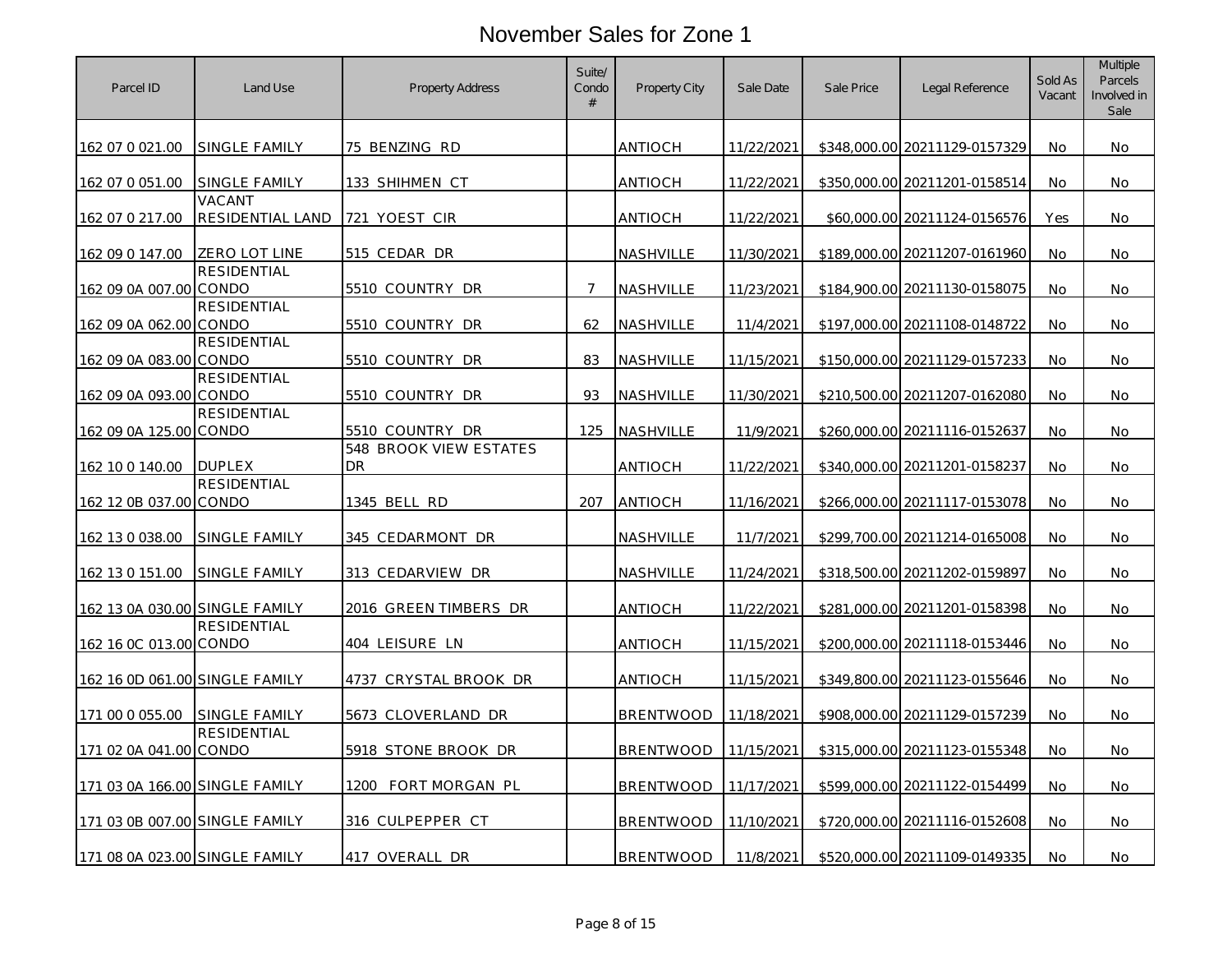| Parcel ID                      | Land Use                                    | Property Address        | Suite/<br>Condo<br># | Property City    | Sale Date  | Sale Price | Legal Reference               | Sold As<br>Vacant | <b>Multiple</b><br>Parcels<br>Involved in<br>Sale |
|--------------------------------|---------------------------------------------|-------------------------|----------------------|------------------|------------|------------|-------------------------------|-------------------|---------------------------------------------------|
| 172 00 0 141.00                | <b>SINGLE FAMILY</b>                        | 227 HOLT HILLS RD       |                      | <b>NASHVILLE</b> | 11/25/2021 |            | \$650,000.00 20211028-0144753 | No.               | No                                                |
|                                | VACANT<br>172 02 0A 016.00 RESIDENTIAL LAND | 5843 WOODLAND HILLS DR  |                      | NASHVILLE        | 11/12/2021 |            | \$185,000.00 20211116-0152366 | Yes               | No                                                |
| 172 03 0A 012.00 SINGLE FAMILY |                                             | CEDARWAY LN<br>1421     |                      | <b>NASHVILLE</b> | 11/19/2021 |            | \$425,000.00 20211201-0158457 | No.               | No                                                |
| 172 03 0A 180.00 SINGLE FAMILY |                                             | 1833 SPRUCEWOOD LN      |                      | <b>NASHVILLE</b> | 11/1/2021  |            | \$675,000.00 20211110-0150377 | <b>No</b>         | No                                                |
| 172 05 0A 025.00 SINGLE FAMILY |                                             | 305 RED FEATHER LN      |                      | <b>BRENTWOOD</b> | 11/4/2021  |            | \$710.000.00 20211112-0150932 | No.               | No.                                               |
| 172 05 0B 068.00 SINGLE FAMILY |                                             | 5733 STERLING OAKS DR   |                      | <b>BRENTWOOD</b> | 11/29/2021 |            | \$600,000.00 20211130-0158042 | No                | No                                                |
| 172 05 0C 020.00 SINGLE FAMILY |                                             | <u>1612 ELYSIAN WAY</u> |                      | <b>BRENTWOOD</b> | 11/3/2021  |            | \$800,500.00 20211105-0148200 | No                | No                                                |
| 172 08 0A 021.00 SINGLE FAMILY |                                             | 1305 PAULSON WAY        |                      | ANTIOCH          | 11/22/2021 |            | \$430,000.00 20211201-0158585 | No                | No                                                |
| 172 08 0B 042.00 SINGLE FAMILY |                                             | 1805 CHAMPIONS DR       |                      | NASHVILLE        | 11/12/2021 |            | \$351,000.00 20211122-0154682 | <b>No</b>         | No                                                |
| 172 08 0B 060.00 SINGLE FAMILY |                                             | 221 WALKING HORSE HL    |                      | <b>NASHVILLE</b> | 11/19/2021 |            | \$389,000.00 20211124-0156589 | No                | No                                                |
| 172 09 0A 013.00 SINGLE FAMILY |                                             | 6308 BANBURY STA        |                      | <b>BRENTWOOD</b> | 11/12/2021 |            | \$900,000.00 20211210-0163886 | No                | No                                                |
| 172 10 0B 052.00 SINGLE FAMILY |                                             | <u>6301 PALOMAR CT</u>  |                      | NASHVILLE        | 11/10/2021 |            | \$704,000.00 20211129-0157366 | No                | No                                                |
| 172 12 0A 089.00 SINGLE FAMILY |                                             | 5512 SEESAW RD          |                      | NASHVILLE        | 11/4/2021  |            | \$395,000.00 20211115-0151252 | <b>No</b>         | No                                                |
| 172 12 0A 108.00 SINGLE FAMILY |                                             | 1445 WOODFIELD DR       |                      | NASHVILLE        | 11/19/2021 |            | \$372,000.00 20211123-0155321 | <b>No</b>         | No                                                |
| 172 12 0A 138.00 SINGLE FAMILY |                                             | 257 BURGANDY HILL RD    |                      | <b>NASHVILLE</b> | 11/22/2021 |            | \$446,700.00 20211201-0158305 | No                | No                                                |
| 172 12 0B 059.00 SINGLE FAMILY |                                             | 2324 PEAK HILL CV       |                      | NASHVILLE        | 11/16/2021 |            | \$400,000.00 20211129-0156997 | No                | No                                                |
| 172 12 0B 260.00 SINGLE FAMILY |                                             | 5613 SEESAW RD          |                      | <b>NASHVILLE</b> | 11/19/2021 |            | \$417,000.00 20211203-0160541 | No                | No                                                |
| 172 12 0B 320.00 SINGLE FAMILY |                                             | 3462 COBBLE ST          |                      | NASHVILLE        | 11/1/2021  |            | \$390,000.00 20211105-0148459 | No                | No                                                |
| 172 12 0D 033.00 CONDO         | <b>RESIDENTIAL</b>                          | 7007 LENOX VILLAGE DR   | $\mathcal{P}$        | NASHVILLE        | 11/30/2021 |            | \$281,000.00 20211203-0160980 | No.               | No.                                               |
| 172 12 0D 398.00 CONDO         | RESIDENTIAL                                 | 7231 ALTHORP WAY        | 10                   | NASHVILLE        | 11/18/2021 |            | \$238,000.00 20211124-0155905 | No                | No                                                |
| 172 12 0D 473.00 SINGLE FAMILY |                                             | 8240 PERSIA WAY         |                      | NASHVILLE        | 11/18/2021 |            | \$359,900.00 20211119-0154104 | No                | No                                                |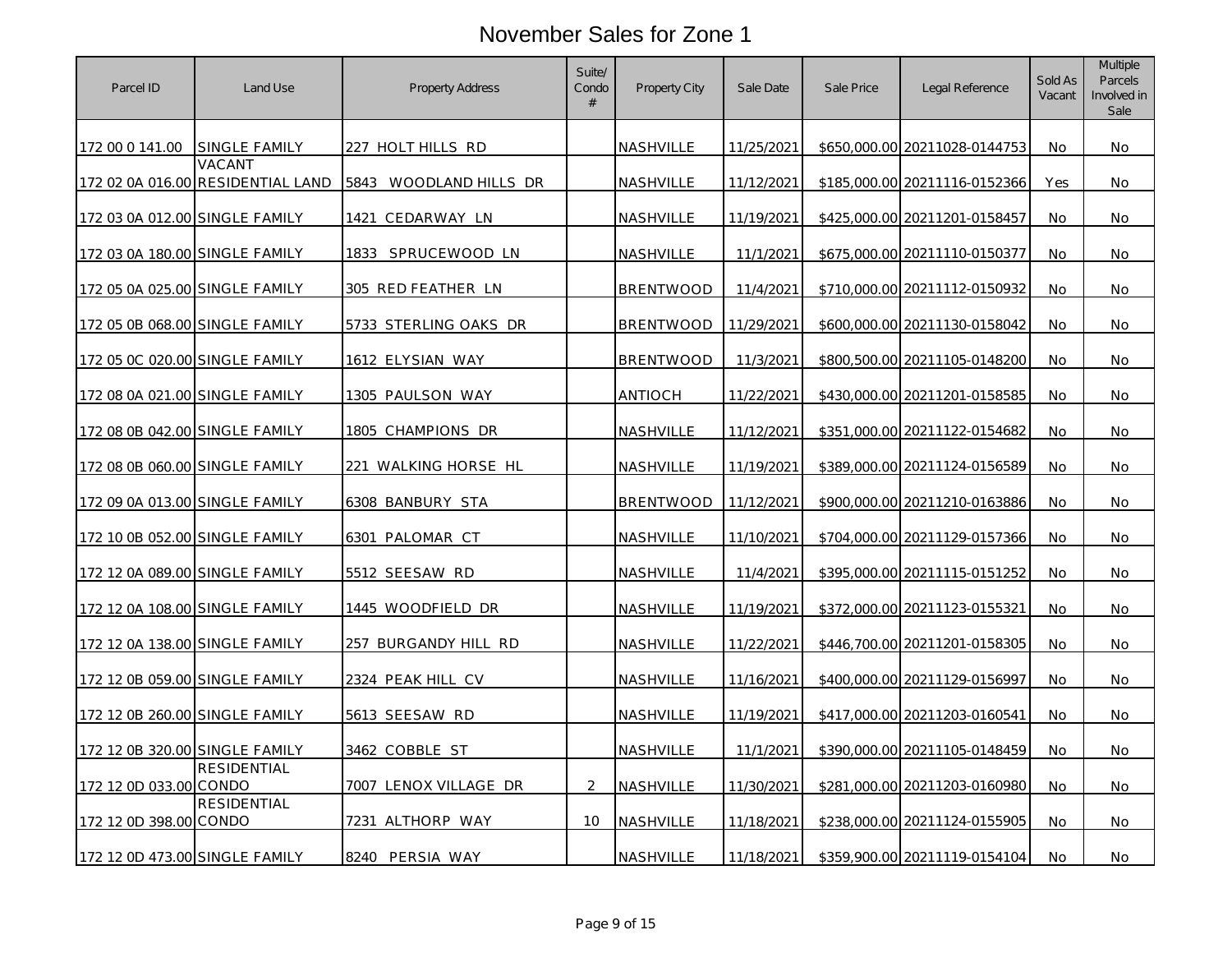| Parcel ID                      | Land Use           | Property Address       | Suite/<br>Condo<br># | <b>Property City</b> | Sale Date  | Sale Price | Legal Reference                           | Sold As<br>Vacant | Multiple<br>Parcels<br>Involved in<br>Sale |
|--------------------------------|--------------------|------------------------|----------------------|----------------------|------------|------------|-------------------------------------------|-------------------|--------------------------------------------|
| 172 12 0D 477.00 SINGLE FAMILY |                    | 8108 VAN ANTWERP LN    |                      | <b>NASHVILLE</b>     | 11/29/2021 |            | \$368,700.00 20211231-0164639             | No                | No                                         |
| 172 14 0B 207.00 SINGLE FAMILY |                    | 4724 STERLING CROSS    |                      | <b>NASHVILLE</b>     | 11/5/2021  |            | \$695,000.00 20211116-0152434             | No                | No                                         |
| 172 15 0A 102.00 SINGLE FAMILY |                    | 2880 CALL HILL RD      |                      | NASHVILLE            |            |            | 11/3/2021 \$1,250,860.00 20211115-0151838 | <b>No</b>         | Yes                                        |
| 172 15 0A 255.00 SINGLE FAMILY |                    | 2501 POLO PL           |                      | <b>NASHVILLE</b>     | 11/5/2021  |            | \$420,000.00 20211115-0151833             | No                | No                                         |
| 173 01 0 095.00                | SINGLE FAMILY      | 101 VICKEY CT          |                      | NASHVILLE            | 11/12/2021 |            | \$301,500.00 20211201-0158206             | No                | No                                         |
| 173 01 0 212.00                | ZERO LOT LINE      | 722 RIDGEVIEW CT       |                      | ANTIOCH              | 11/4/2021  |            | \$230,500.00 20211112-0150676             | No                | No                                         |
| 173 04 0A 101.00 SINGLE FAMILY |                    | 4728 AARON DR          |                      | <b>ANTIOCH</b>       | 11/19/2021 |            | \$395,000.00 20211201-0158375             | No                | No                                         |
| 173 04 0A 132.00 SINGLE FAMILY |                    | 5165 W OAK HIGHLAND DR |                      | ANTIOCH              | 11/12/2021 |            | \$435,000.00 20211118-0153394             | <b>No</b>         | No.                                        |
| 173 04 0A 163.00 SINGLE FAMILY |                    | 4961 ALEXIS DR         |                      | ANTIOCH              | 11/8/2021  |            | \$380,000.00 20211119-0154073             | No.               | No.                                        |
| 173 04 0A 178.00 SINGLE FAMILY |                    | 4952 ALEXIS DR         |                      | <b>ANTIOCH</b>       | 11/9/2021  |            | \$427,632.00 20211118-0153924             | No                | No                                         |
| 173 04 0A 226.00 SINGLE FAMILY |                    | 5221 RIDGEFALLS WAY    |                      | <b>ANTIOCH</b>       | 11/22/2021 |            | \$450,000.00 20211130-0157958             | No.               | No.                                        |
| 173 04 0A 370.00 SINGLE FAMILY |                    | 5558 OAK CHASE DR      |                      | ANTIOCH              | 11/12/2021 |            | \$430,000.00 20220104-0001507             | <b>No</b>         | No                                         |
| 173 05 0A 009.00 CONDO         | <b>RESIDENTIAL</b> | 1717 RED JACKET DR     |                      | ANTIOCH              | 11/23/2021 |            | \$280,000.00 20211124-0156400             | No                | No                                         |
| 173 05 0A 188.00 CONDO         | <b>RESIDENTIAL</b> | 1723 RED JACKET DR     |                      | ANTIOCH              | 11/18/2021 |            | \$275,000.00 20211124-0155727             | No                | No                                         |
| 173 09 0A 071.00 SINGLE FAMILY |                    | 7716 PORTER HOUSE DR   |                      | NASHVILLE            | 11/19/2021 |            | \$320,000.00 20211129-0157419             | No                | No                                         |
| 173 09 0A 118.00 SINGLE FAMILY |                    | 7315 ALTHORP WAY       |                      | NASHVILLE            | 11/19/2021 |            | \$285,000.00 20211130-0158150             | No                | No                                         |
| 173 09 0A 134.00 SINGLE FAMILY |                    | 600 SITTING MILL CT    |                      | NASHVILLE            | 11/19/2021 |            | \$492,000.00 20211129-0157482             | No                | No                                         |
| 173 09 0A 172.00 SINGLE FAMILY |                    | 7514 LORDS CHAPEL DR   |                      | NASHVILLE            | 11/8/2021  |            | \$340,000.00 20211130-0157848             | No                | No                                         |
| 173 09 0A 210.00 SINGLE FAMILY |                    | 7813 HEATON WAY        |                      | NASHVILLE            | 11/23/2021 |            | \$390,000.00 20211201-0159307             | No                | <b>No</b>                                  |
| 173 09 0A 624.00 SINGLE FAMILY |                    | 2604 AVERY PARK DR     |                      | NASHVILLE            | 11/10/2021 |            | \$320,000.00 20211116-0152255             | No                | No                                         |
| 173 09 0A 655.00 SINGLE FAMILY |                    | 4354 BARNES COVE DR    |                      | NASHVILLE            | 11/4/2021  |            | \$315,000.00 20211115-0151780             | No                | No                                         |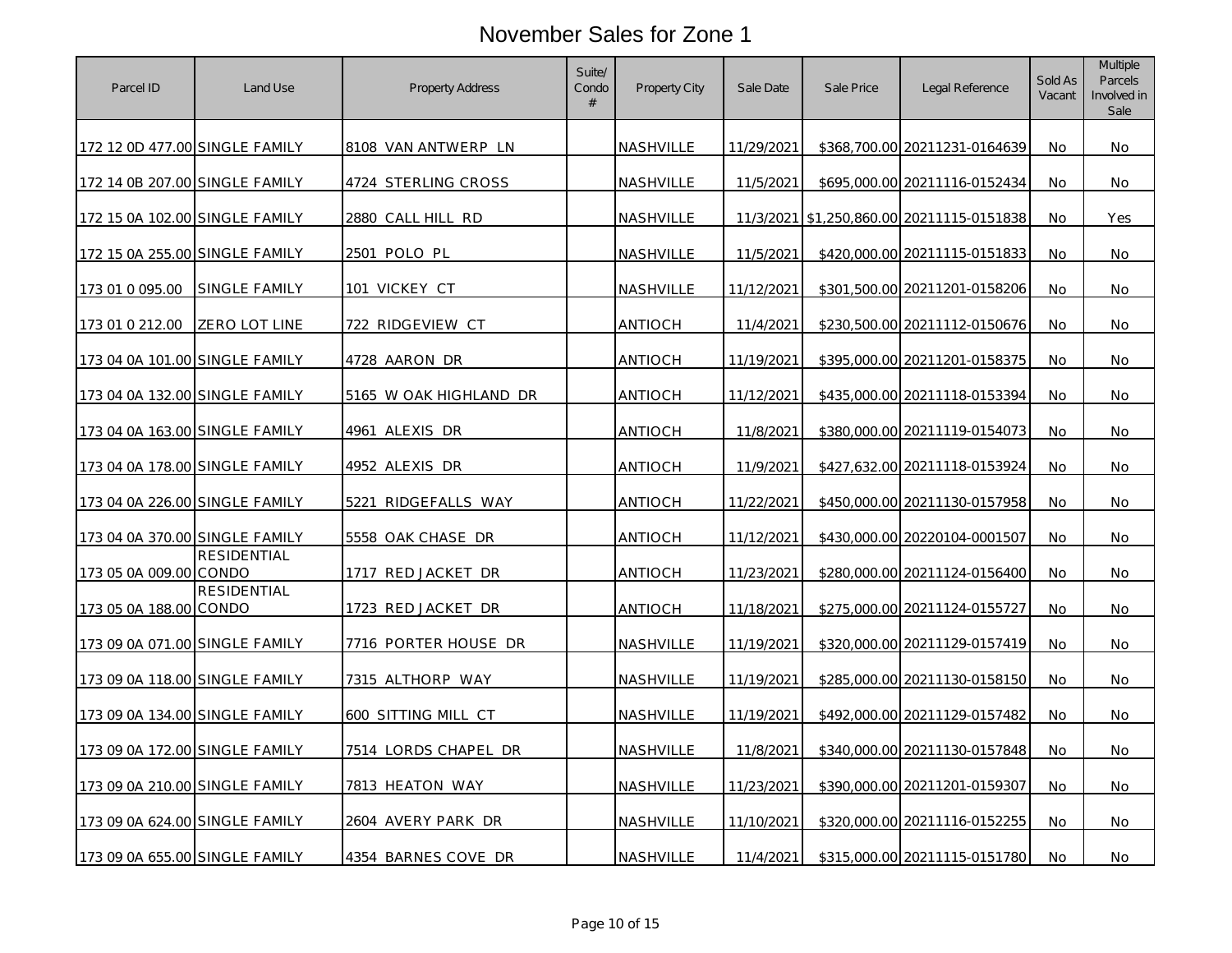| Parcel ID                      | Land Use | <b>Property Address</b>  | Suite/<br>Condo<br># | Property City    | Sale Date  | Sale Price | Legal Reference               | Sold As<br>Vacant | Multiple<br><b>Parcels</b><br>Involved in<br>Sale |
|--------------------------------|----------|--------------------------|----------------------|------------------|------------|------------|-------------------------------|-------------------|---------------------------------------------------|
| 173 09 0A 692.00 SINGLE FAMILY |          | 2725 DRACUT LN           |                      | <b>NASHVILLE</b> | 11/15/2021 |            | \$316,000.00 20211215-0165458 | No.               | No                                                |
| 173 09 0A 771.00 SINGLE FAMILY |          | 2680 AVERY PARK DR       |                      | <b>NASHVILLE</b> | 11/5/2021  |            | \$310,000.00 20211115-0151922 | No                | No                                                |
| 173 09 0A 782.00 SINGLE FAMILY |          | 3214 DOTHAN LN           |                      | NASHVILLE        | 11/22/2021 |            | \$330,000.00 20211203-0160370 | No                | No                                                |
| 173 09 0A 794.00 SINGLE FAMILY |          | 4330 BARNES COVE DR      |                      | <b>NASHVILLE</b> | 11/4/2021  |            | \$420,000.00 20211110-0150477 | No                | No                                                |
| 173 09 0B 145.00 SINGLE FAMILY |          | 6348 SUNNYWOOD DR        |                      | <b>ANTIOCH</b>   | 11/30/2021 |            | \$500,000.00 20211202-0159834 | <b>No</b>         | No                                                |
| 173 10 0C 063.00 SINGLE FAMILY |          | 292.<br>BLACKPOOL DR     |                      | <b>NASHVILLE</b> | 11/10/2021 |            | \$521,329.00 20211116-0152443 | No                | No                                                |
| 173 10 OC 105.00 SINGLE FAMILY |          | 2604 LANDCREST CT        |                      | NASHVILLE        | 11/2/2021  |            | \$550,000.00 20211209-0163491 | <b>No</b>         | No                                                |
| 173 10 0C 114.00 SINGLE FAMILY |          | BLACKPOOL DR<br>273.     |                      | NASHVILLE        | 11/19/2021 |            | \$584,124.00 20211129-0157251 | No                | No                                                |
| 173 10 0D 029.00 SINGLE FAMILY |          | 309 BODDINGTON LN        |                      | <b>ANTIOCH</b>   | 11/1/2021  |            | \$538,000.00 20211105-0148247 | No                | No                                                |
| 173 11 0A 011.00 SINGLE FAMILY |          | 2040 STANFORD VILLAGE DR |                      | <b>ANTIOCH</b>   | 11/1/2021  |            | \$375,000.00 20211104-0147658 | <b>No</b>         | No                                                |
| 173 11 0A 057.00 SINGLE FAMILY |          | 608 HANNAH RIDGE CT      |                      | <b>ANTIOCH</b>   | 11/23/2021 |            | \$390,000.00 20211202-0159654 | No.               | No                                                |
| 173 11 0A 106.00 SINGLE FAMILY |          | 2157 BLAKE DR            |                      | <b>ANTIOCH</b>   | 11/1/2021  |            | \$420,000.00 20211109-0149270 | <b>No</b>         | No                                                |
| 174 01 0A 148.00 SINGLE FAMILY |          | 1245 ANDUIN AVE          |                      | ANTIOCH          | 11/23/2021 |            | \$340,000.00 20211201-0158556 | No                | No                                                |
| 174 09 0B 017.00 SINGLE FAMILY |          | 165 LIGHTWOOD DR         |                      | <b>ANTIOCH</b>   | 11/29/2021 |            | \$391,100.00 20211202-0159562 | No                | No                                                |
| 174 11 0A 028.00 SINGLE FAMILY |          | 1464 ohara dr            |                      | <b>ANTIOCH</b>   | 11/29/2021 |            | \$450,000.00 20211202-0159884 | <b>No</b>         | No                                                |
| 174 11 0A 211.00 SINGLE FAMILY |          | 2304 HASKELL DR          |                      | <b>ANTIOCH</b>   | 11/12/2021 |            | \$391,500.00 20211119-0154161 | No                | No                                                |
| 174 11 0B 011.00 SINGLE FAMILY |          | 6045 CANE SPRINGS RD     |                      | <b>ANTIOCH</b>   | 11/29/2021 |            | \$370,000.00 20211203-0161039 | No                | No                                                |
| 180 02 0A 090.00 SINGLE FAMILY |          | 1409 BEECH HOLLOW CT     |                      | NASHVILLE        | 11/22/2021 |            | \$675,000.00 20211202-0159701 | No                | No                                                |
| 180 03 0A 018.00 SINGLE FAMILY |          | 105 HOLT BR              |                      | NASHVILLE        | 11/15/2021 |            | \$497,500.00 20211123-0155478 | No.               | No.                                               |
| 181 01 0A 154.00 SINGLE FAMILY |          | 7332 CAMPTON RD          |                      | NASHVILLE        | 11/1/2021  |            | \$470,875.00 20211105-0148214 | <b>No</b>         | No                                                |
| 181 01 0A 162.00 SINGLE FAMILY |          | 501 CINNAMON PL          |                      | NASHVILLE        | 11/19/2021 |            | \$525,000.00 20211124-0156600 | No                | No                                                |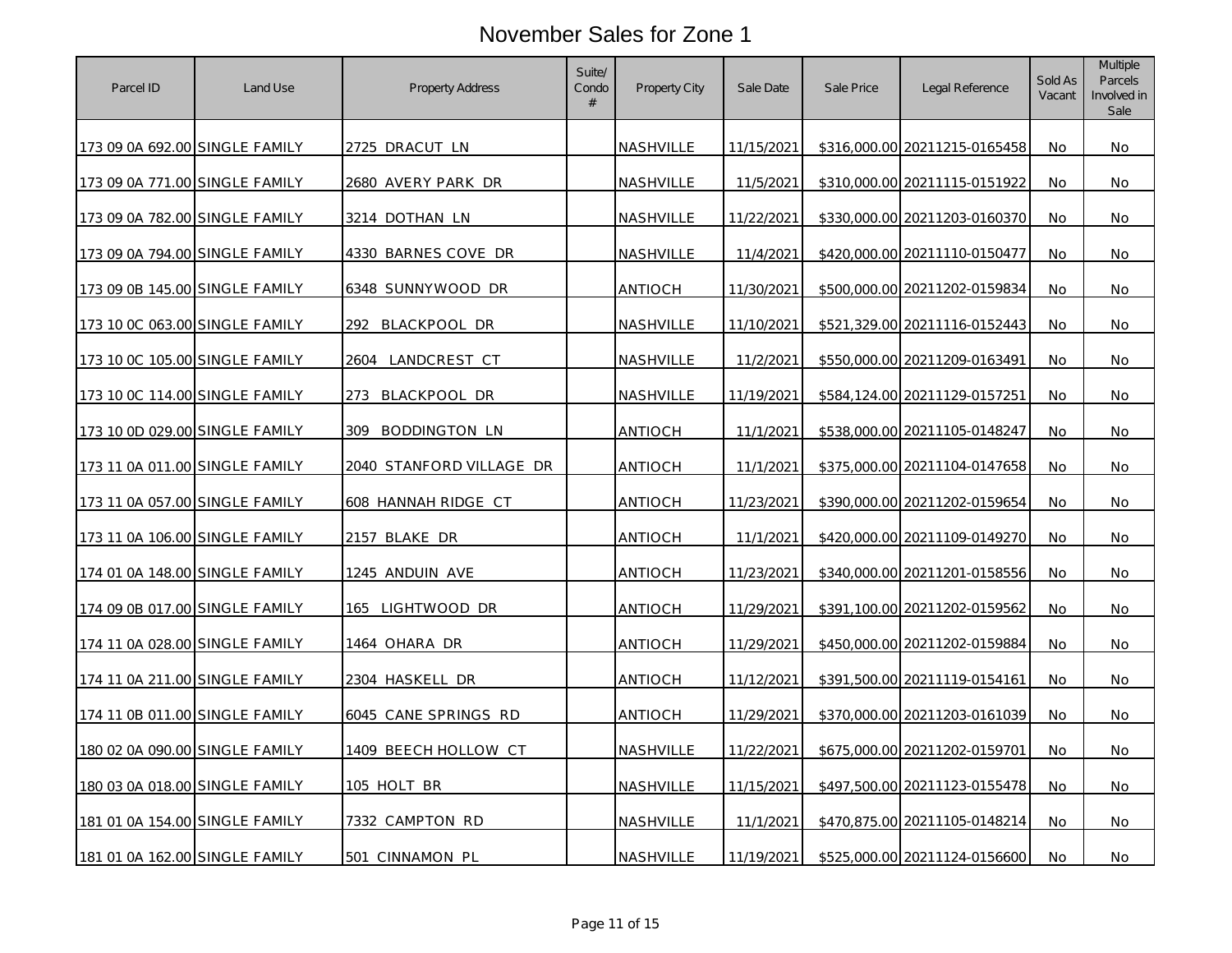| Parcel ID                      | Land Use                                    | <b>Property Address</b> | Suite/<br>Condo<br># | <b>Property City</b> | Sale Date  | Sale Price | Legal Reference               | Sold As<br>Vacant | <b>Multiple</b><br><b>Parcels</b><br>Involved in<br>Sale |
|--------------------------------|---------------------------------------------|-------------------------|----------------------|----------------------|------------|------------|-------------------------------|-------------------|----------------------------------------------------------|
| 181 01 0B 038.00 SINGLE FAMILY |                                             | 609 SUGAR MILL DR       |                      | <b>NASHVILLE</b>     | 11/30/2021 |            | \$550,000.00 20211209-0163020 | No.               | No.                                                      |
| 181 01 0B 219.00 SINGLE FAMILY |                                             | 4029 SWEETBERRY DR      |                      | NASHVILLE            | 11/30/2021 |            | \$505,000.00 20211209-0163462 | No                | No                                                       |
| 181 01 0B 287.00 SINGLE FAMILY |                                             | 6609 SUNNYWOOD DR       |                      | NASHVILLE            | 11/3/2021  |            | \$530,000.00 20211115-0151815 | No                | No                                                       |
| 181 02 0A 082.00 CONDO         | <b>RESIDENTIAL</b>                          | 8401 CALLABEE WAY       | 12                   | ANTIOCH              | 11/9/2021  |            | \$235,000.00 20211122-0154731 | <b>No</b>         | <b>No</b>                                                |
| 181 02 0A 202.00 CONDO         | <b>RESIDENTIAL</b>                          | 8201 LENOX CREEKSIDE DR |                      | <b>ANTIOCH</b>       | 11/22/2021 |            | \$185,000.00 20211206-0161547 | No.               | No.                                                      |
| 181 03 0A 112.00 SINGLE FAMILY |                                             | 6985 CALDERWOOD DR      |                      | ANTIOCH              | 11/15/2021 |            | \$415,000.00 20211117-0153021 | No.               | No.                                                      |
| 181 03 0A 301.00 SINGLE FAMILY |                                             | 8020 MANDAN DR          |                      | <b>BRENTWOOD</b>     | 11/5/2021  |            | \$490,000.00 20211116-0152401 | <b>No</b>         | No.                                                      |
| 181 03 0A 374.00 SINGLE FAMILY |                                             | CHINOOK DR<br>425       |                      | ANTIOCH              | 11/15/2021 |            | \$479,000.00 20211206-0161159 | No                | No                                                       |
| 181 05 0A 211.00 CONDO         | <b>RESIDENTIAL</b>                          | 934 GOVERNORS CT        | 211                  | <b>ANTIOCH</b>       | 11/29/2021 |            | \$236,000.00 20211202-0159619 | No                | No.                                                      |
| 181 07 0A 053.00 SINGLE FAMILY |                                             | 9409<br>KAPLAN AVE      |                      | <b>BRENTWOOD</b>     | 11/19/2021 |            | \$540,000.00 20211130-0158024 | No                | No                                                       |
| 181 07 0A 060.00 SINGLE FAMILY |                                             | 9416 KAPLAN AVE         |                      | <b>BRENTWOOD</b>     | 11/30/2021 |            | \$625,000.00 20211216-0166252 | No.               | <b>No</b>                                                |
| 181 07 0A 100.00 SINGLE FAMILY |                                             | 9732 KATZ LN            |                      | <b>BRENTWOOD</b>     | 11/19/2021 |            | \$495,000.00 20211203-0160594 | <b>No</b>         | No                                                       |
| 181 10 0A 096.00 SINGLE FAMILY |                                             | 6829 SCARLET RIDGE DR   |                      | <b>BRENTWOOD</b>     | 11/30/2021 |            | \$515,000.00 20211207-0161932 | No                | No                                                       |
| 181 10 0A 333.00 SINGLE FAMILY |                                             | 7942 OAKFIELD GRV       |                      | <b>BRENTWOOD</b>     | 11/30/2021 |            | \$499,000.00 20211203-0160696 | No                | <b>No</b>                                                |
| 181 10 0D 037.00 SINGLE FAMILY |                                             | 428 HIGH POINT TER      |                      | <b>BRENTWOOD</b>     | 11/29/2021 |            | \$595,000.00 20211207-0162066 | No                | No                                                       |
| 181 10 0E 039.00 CONDO         | <b>RESIDENTIAL</b>                          | 5570 PRADA DR           |                      | <b>BRENTWOOD</b>     | 11/12/2021 |            | \$400,000.00 20211118-0153472 | No                | No                                                       |
| 181 11 0B 098.00 SINGLE FAMILY |                                             | 9149 CARISSA DR         |                      | <b>BRENTWOOD</b>     | 11/18/2021 |            | \$485,500.00 20211124-0156523 | No                | No                                                       |
| 181 11 0B 113.00 SINGLE FAMILY |                                             | 9132 CARISSA DR         |                      | <b>BRENTWOOD</b>     | 11/4/2021  |            | \$436,123.00 20211112-0150799 | No                | No                                                       |
|                                | VACANT<br>181 11 0E 129.00 RESIDENTIAL LAND | 2005 TANAGER DR         |                      | <b>BRENTWOOD</b>     | 11/15/2021 |            | \$304,500.00 20211118-0153630 | Yes               | Yes                                                      |
|                                | VACANT<br>181 11 OE 131.00 RESIDENTIAL LAND | TANAGER DR<br>2000      |                      | <b>BRENTWOOD</b>     | 11/15/2021 |            | \$304,500.00 20211118-0153630 | Yes               | Yes                                                      |
|                                | VACANT<br>181 11 OE 138.00 RESIDENTIAL LAND | 9255 BARCO RD           |                      | <b>BRENTWOOD</b>     | 11/15/2021 |            | \$304,500.00 20211118-0153630 | Yes               | Yes                                                      |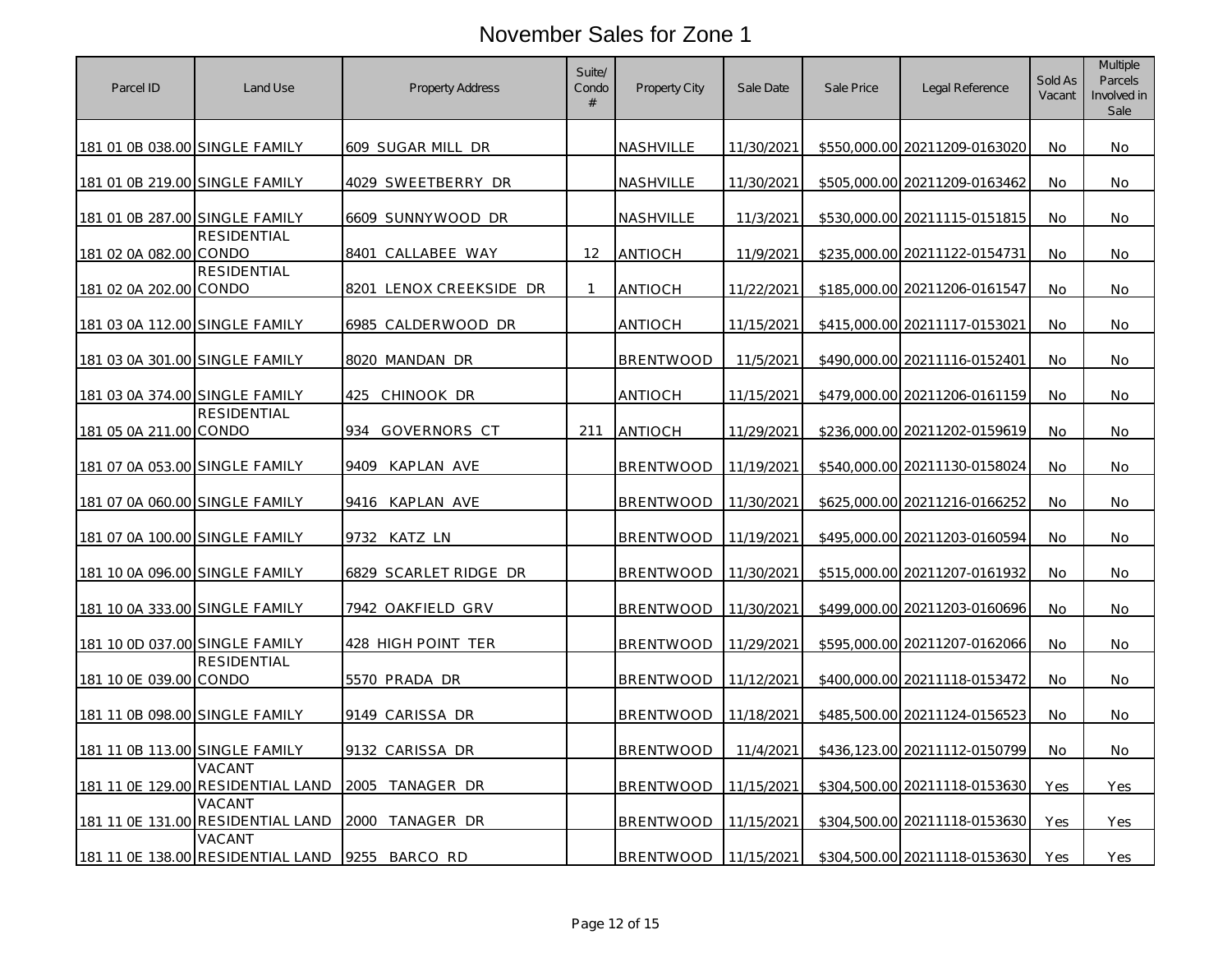| Parcel ID                      | Land Use                                    | <b>Property Address</b> | Suite/<br>Condo<br># | <b>Property City</b> | Sale Date  | Sale Price | Legal Reference                 | Sold As<br>Vacant | <b>Multiple</b><br><b>Parcels</b><br>Involved in<br>Sale |
|--------------------------------|---------------------------------------------|-------------------------|----------------------|----------------------|------------|------------|---------------------------------|-------------------|----------------------------------------------------------|
| 181 14 0A 133.00 CONDO         | <b>RESIDENTIAL</b>                          | 8401 CHARBAY CIR        |                      | <b>BRENTWOOD</b>     | 11/5/2021  |            | \$315,000.00 20211112-0150744   | No.               | No.                                                      |
| 181 14 0A 176.00 CONDO         | <b>RESIDENTIAL</b>                          | 8801 DOLCETTO GRV       |                      | <b>BRENTWOOD</b>     | 11/19/2021 |            | \$360,000.00 20211124-0156546   | No                | No                                                       |
| 181 14 0A 197.00 CONDO         | <b>RESIDENTIAL</b>                          | 8802 DOLCETTO GRV       |                      | <b>BRENTWOOD</b>     | 11/19/2021 |            | \$344,500.00 20211201-0158352   | No.               | No.                                                      |
| 181 14 0A 225.00 CONDO         | <b>RESIDENTIAL</b>                          | 8712 AMBONNAY DR        |                      | <b>BRENTWOOD</b>     | 11/22/2021 |            | \$343,500.00 20211201-0158350   | <b>No</b>         | <b>No</b>                                                |
| 181 15 0A 003.00 SINGLE FAMILY |                                             | 500 WHITSTABLE ALY      |                      | <b>BRENTWOOD</b>     | 11/4/2021  |            | \$326,930.00 20211124-0155840   | No.               | No.                                                      |
| 181 15 0A 169.00 SINGLE FAMILY |                                             | 6418 PETTUS RD          |                      | <b>BRENTWOOD</b>     | 11/5/2021  |            | \$473,560.00 20211115-0151417   | No                | No.                                                      |
| 181 15 0A 170.00 SINGLE FAMILY |                                             | 6414 PETTUS RD          |                      | <b>BRENTWOOD</b>     | 11/19/2021 |            | \$483,545.00 20211203-0160560   | No.               | No                                                       |
|                                | VACANT<br>182 02 0C 027.00 RESIDENTIAL LAND | 4136 CHAMBORD DR        |                      | <b>ANTIOCH</b>       | 11/3/2021  |            | \$255,000.00 20211108-0148765   | Yes               | Yes                                                      |
| 182 02 0C 031.00 SINGLE FAMILY |                                             | 505 BAYONNE DR          |                      | <b>ANTIOCH</b>       | 11/19/2021 |            | \$340,000.00 20211123-0155390   | Yes               | Yes                                                      |
| 182 02 0C 061.00 SINGLE FAMILY |                                             | 2531<br>HASKELL DR      |                      | <b>ANTIOCH</b>       | 11/19/2021 |            | \$340,000.00 20211123-0155390   | Yes               | Yes                                                      |
| 182 02 0C 065.00 SINGLE FAMILY |                                             | 4200<br>CHAUMONT DR     |                      | <b>ANTIOCH</b>       | 11/3/2021  |            | \$255,000.00 20211108-0148765   | Yes               | Yes                                                      |
| 182 02 0C 066.00 SINGLE FAMILY |                                             | 4209<br>CHAUMONT DR     |                      | <b>ANTIOCH</b>       | 11/19/2021 |            | \$340,000.00 20211123-0155390   | Yes               | Yes                                                      |
| 182 02 0C 067.00 SINGLE FAMILY |                                             | 4205<br>CHAUMONT DR     |                      | <b>ANTIOCH</b>       | 11/19/2021 |            | \$340,000,00 20211123-0155390   | Yes               | Yes                                                      |
| 182 02 0C 070.00 SINGLE FAMILY |                                             | HASKELL DR<br>2457      |                      | <b>ANTIOCH</b>       | 11/3/2021  |            | \$255,000.00 20211108-0148765   | Yes               | Yes                                                      |
| 182 06 0A 130.00 SINGLE FAMILY |                                             | 7481 MAGGIE DR          |                      | ANTIOCH              | 11/3/2021  |            | \$1,250,860.00 20211115-0151838 | <b>No</b>         | Yes                                                      |
| 182 06 0A 233.00 SINGLE FAMILY |                                             | 7225 LEGACY DR          |                      | <b>ANTIOCH</b>       | 11/17/2021 |            | \$391,900.00 20211129-0156700   | No.               | No.                                                      |
| 182 06 0A 349.00 SINGLE FAMILY |                                             | 8469 LAWSON DR          |                      | <b>ANTIOCH</b>       | 11/5/2021  |            | \$337.000.00 20211116-0152822   | No.               | <b>No</b>                                                |
| 182 06 0A 385.00 SINGLE FAMILY |                                             | 9025 RISTAU DR          |                      | <b>ANTIOCH</b>       | 11/17/2021 |            | \$338,600.00 20211129-0156953   | No.               | No.                                                      |
|                                | VACANT<br>182 06 0B 037.00 RESIDENTIAL LAND | 9276 THOMASON TRL       |                      | ANTIOCH              | 11/29/2021 |            | \$774,562.00 20211201-0158615   | Yes               | Yes                                                      |
|                                | VACANT<br>182 06 0B 038.00 RESIDENTIAL LAND | 9272<br>THOMASON TRL    |                      | ANTIOCH              | 11/29/2021 |            | \$774,562.00 20211201-0158615   | Yes               | Yes                                                      |
|                                | VACANT<br>182 06 0B 046.00 RESIDENTIAL LAND | 1005 CROSSINGS RIDGE DR |                      | <b>ANTIOCH</b>       | 11/29/2021 |            | \$774,562.00 20211201-0158615   | No                | Yes                                                      |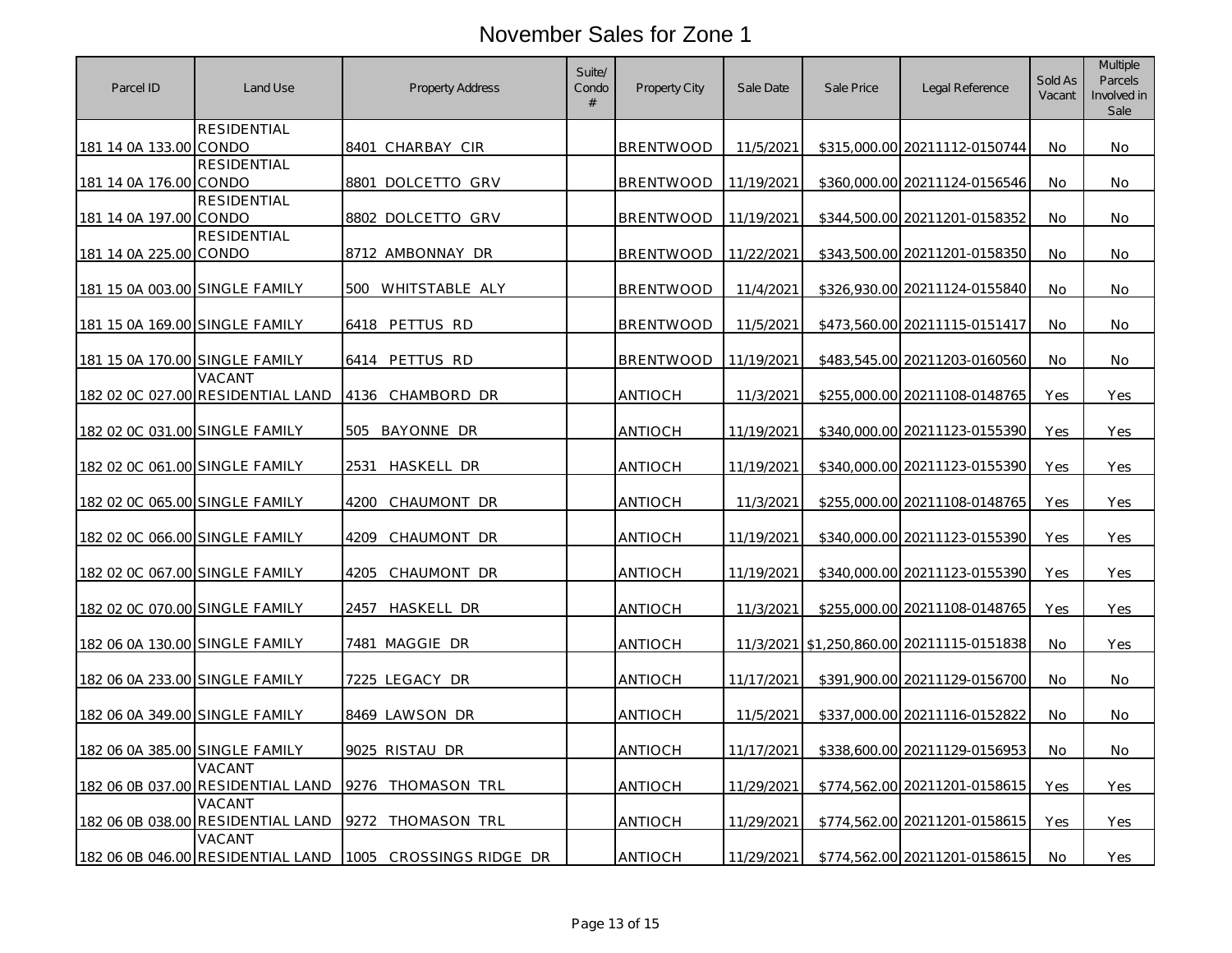| Parcel ID                      | Land Use                                    | <b>Property Address</b>    | Suite/<br>Condo<br># | <b>Property City</b>   | Sale Date  | Sale Price | Legal Reference               | Sold As<br>Vacant | <b>Multiple</b><br>Parcels<br>Involved in<br>Sale |
|--------------------------------|---------------------------------------------|----------------------------|----------------------|------------------------|------------|------------|-------------------------------|-------------------|---------------------------------------------------|
|                                | VACANT<br>182 06 0B 047.00 RESIDENTIAL LAND | CROSSINGS RIDGE DR<br>1009 |                      | <b>ANTIOCH</b>         | 11/29/2021 |            | \$774,562.00 20211201-0158615 | Yes               | Yes                                               |
|                                | VACANT<br>182 06 0B 057.00 RESIDENTIAL LAND | 9281 THOMASON TRL          |                      | <b>ANTIOCH</b>         | 11/29/2021 |            | \$774,562.00 20211201-0158615 | Yes               | Yes                                               |
|                                | VACANT<br>182 06 0B 060.00 RESIDENTIAL LAND | PARKER DR<br>177           |                      | ANTIOCH                | 11/29/2021 |            | \$774,562.00 20211201-0158615 | Yes               | Yes                                               |
|                                | VACANT<br>182 06 0B 062.00 RESIDENTIAL LAND | 405<br>PARKER CT           |                      | ANTIOCH                | 11/29/2021 |            | \$774,562.00 20211201-0158615 | Yes               | Yes                                               |
|                                | VACANT<br>182 06 0B 063.00 RESIDENTIAL LAND | 409 PARKER CT              |                      | <b>ANTIOCH</b>         | 11/29/2021 |            | \$774,562.00 20211201-0158615 | Yes               | Yes                                               |
|                                | VACANT<br>182 06 0B 066.00 RESIDENTIAL LAND | PARKER CT<br>408           |                      | ANTIOCH                | 11/29/2021 |            | \$774,562.00 20211201-0158615 | Yes               | Yes                                               |
| 182 15 0B 002.00 SINGLE FAMILY |                                             | CLOVER GLEN WAY<br>1005    |                      | <b>ANTIOCH</b>         | 11/4/2021  |            | \$420,000.00 20211112-0150838 | No.               | No.                                               |
| 182 15 0B 217.00 SINGLE FAMILY |                                             | 3244 LONGSTALK RD          |                      | ANTIOCH                | 11/10/2021 |            | \$461,390.00 20211116-0152324 | No                | No                                                |
| 182 15 0B 218.00 SINGLE FAMILY |                                             | 3240 LONGSTALK RD          |                      | ANTIOCH                | 11/22/2021 |            | \$472,090.00 20211129-0157158 | No                | No.                                               |
| 182 15 0B 219.00 SINGLE FAMILY |                                             | 3236 LONGSTALK RD          |                      | <b>ANTIOCH</b>         | 11/22/2021 |            | \$480,080.00 20211129-0157248 | No                | No.                                               |
| 182 15 0B 220.00 SINGLE FAMILY |                                             | 3232<br>LONGSTALK RD       |                      | ANTIOCH                | 11/29/2021 |            | \$460,990.00 20211202-0159967 | No.               | No.                                               |
| 182 15 0B 239.00 SINGLE FAMILY |                                             | FOUR LEAF WAY<br>3644      |                      | <b>ANTIOCH</b>         | 11/19/2021 |            | \$388,000.00 20211130-0157532 | <b>No</b>         | No                                                |
| 182 15 0C 005.00 CONDO         | <b>RESIDENTIAL</b>                          | 1438 WHITE DUTCH LN        |                      | <b>ANTIOCH</b>         | 11/29/2021 |            | \$303,900.00 20211206-0161179 | No                | No                                                |
| 182 15 0C 017.00 CONDO         | <b>RESIDENTIAL</b>                          | 1410 WHITE DUTCH LN        |                      | ANTIOCH                | 11/12/2021 |            | \$335,000.00 20211123-0155272 | No                | No.                                               |
| 183 05 0A 222.00 SINGLE FAMILY |                                             | 5136 MORNINGWOOD LN        |                      | <b>ANTIOCH</b>         | 11/18/2021 |            | \$415,000.00 20211201-0159034 | No                | No.                                               |
| 183 05 0A 266.00 SINGLE FAMILY |                                             | 5624 CRAFTWOOD CT          |                      | ANTIOCH                | 11/30/2021 |            | \$327,000.00 20211207-0162057 | No                | No                                                |
| 186 04 0A 124.00 SINGLE FAMILY |                                             | 8181 MIDDLEWICK LN         |                      | NOLENSVILLE            | 11/29/2021 |            | \$656,000.00 20211201-0159152 | No                | No                                                |
| 186 04 0A 125.00 SINGLE FAMILY |                                             | 8177 MIDDLEWICK LN         |                      | NOLENSVILLE 11/10/2021 |            |            | \$606,000.00 20211112-0150715 | No                | No                                                |
| 186 04 0A 475.00 SINGLE FAMILY |                                             | 413 MARLOWE CT             |                      | NOLENSVILLE 11/29/2021 |            |            | \$654,500.00 20211206-0161635 | No.               | No.                                               |
| 187 01 0B 054.00 SINGLE FAMILY |                                             | 3306 TASKER DR             |                      | <b>ANTIOCH</b>         | 11/9/2021  |            | \$364,900.00 20211112-0151018 | No                | No                                                |
| 187 01 0B 056.00 SINGLE FAMILY |                                             | 3310 TASKER DR             |                      | ANTIOCH                | 11/5/2021  |            | \$365,375.00 20211108-0148554 | No                | No                                                |